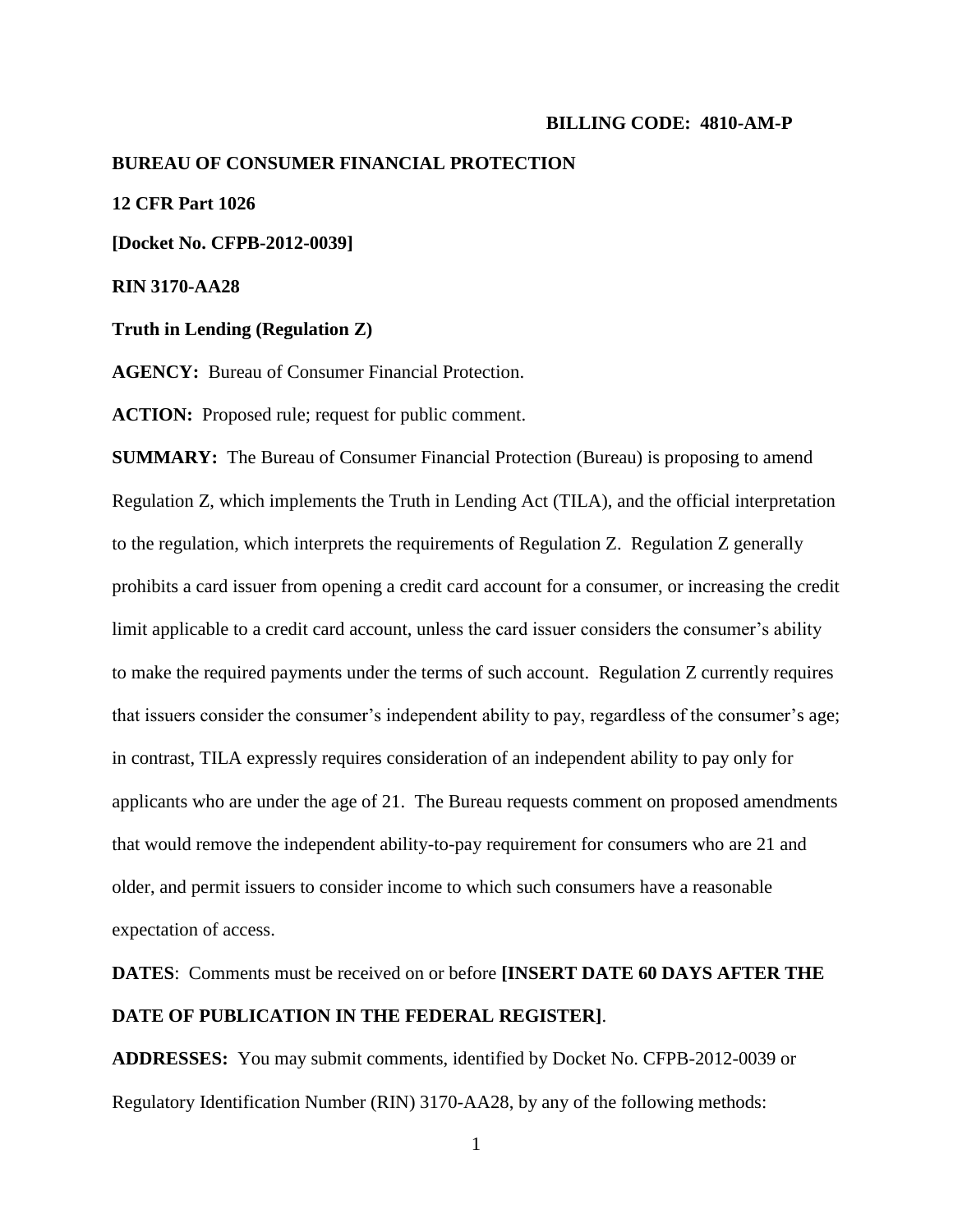- Electronic: http://www.regulations.gov. Follow the instructions for submitting comments.
- Mail/Hand Delivery/Courier: Monica Jackson, Office of the Executive Secretary, Bureau of Consumer Financial Protection, 1700 G Street, NW, Washington, D.C. 20552.

All submissions must include the agency name and docket number or RIN for this rulemaking. In general, all comments received will be posted without change to http://www.regulations.gov. In addition, comments will be available for public inspection and copying at 1700 G Street, NW, Washington, D.C. 20552, on official business days between the hours of 10 a.m. and 5 p.m. Eastern Time. You can make an appointment to inspect the documents by calling (202) 435-7275.

All comments, including attachments and other supporting materials, will become part of the public record and subject to public disclosure. Sensitive personal information, such as account numbers or social security numbers, should not be included. Comments will not be edited to remove any identifying or contact information.

**FOR FURTHER INFORMATION CONTACT:** Andrea Edmonds, Senior Counsel, Office of Regulations, Bureau of Consumer Financial Protection, 1700 G Street, NW, Washington, D.C. 20552, at (202) 435-7000.

### **SUPPLEMENTARY INFORMATION:**

#### **I. Background**

 $\overline{a}$ 

The Credit Card Accountability Responsibility and Disclosure Act of 2009 (Credit Card Act) was signed into law on May 22, 2009.<sup>1</sup> The Credit Card Act primarily amended the Truth in Lending Act (TILA) and instituted new substantive and disclosure requirements to establish fair and transparent practices for open-end consumer credit plans.

<sup>&</sup>lt;sup>1</sup> Public Law 111-24, 123 Stat. 1734 (2009).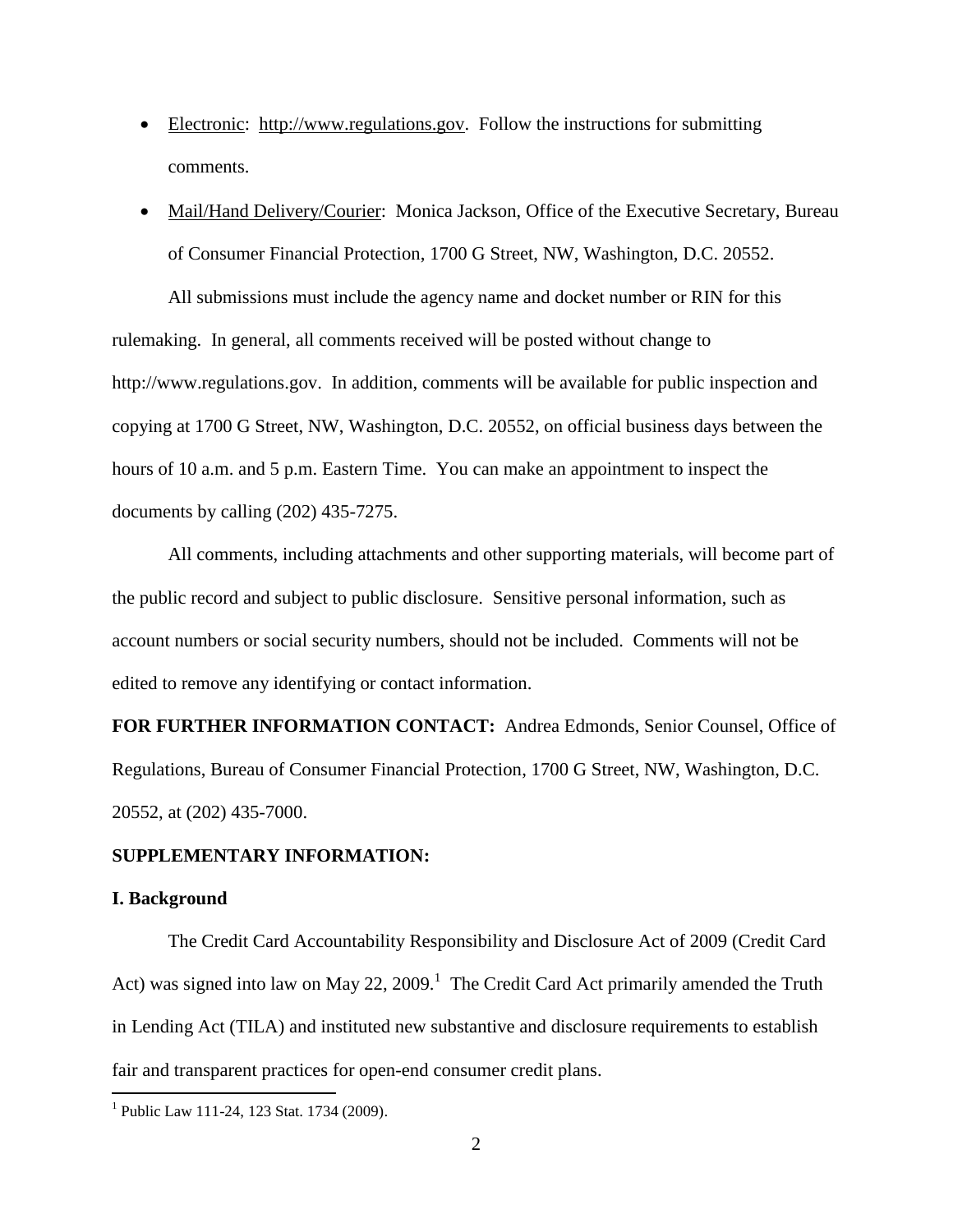The Credit Card Act added TILA section150 which states that "[a] card issuer may not open any credit card account for any consumer under an open end consumer credit plan, or increase any credit limit applicable to such account, unless the card issuer considers the ability of the consumer to make the required payments under the terms of such account.<sup> $2$ </sup> The Credit Card Act also added TILA section 127(c)(8), which applies special requirements for consumers under the age of 21. Section 127(c)(8)(A) provides that "[n]o credit card may be issued to, or open end consumer credit plan established by or on behalf of, a consumer who has not attained the age of 21, unless the consumer has submitted a written application to the card issuer" that meets certain specific requirements.<sup>3</sup> Section 127(c)(8)(B) sets forth those requirements and provides that "an application to open a credit card account by a consumer who has not attained the age of 21 as of the date of submission of the application shall require. . . (i) the signature of a cosigner, including the parent, legal guardian, spouse, or any other individual who has attained the age of 21 having a means to repay debts incurred by the consumer in connection with the account, indicating joint liability for debts incurred by the consumer in connection with the account before the consumer has attained the age of 21; or... (ii) submission by the consumer of financial information, including through an application, indicating an independent means of repaying any obligation arising from the proposed extension of credit in connection with the account."<sup>4</sup>

On January 12, 2010, the Board of Governors of the Federal Reserve System (Board) issued a final rule (January 2010 Final Rule) implementing new TILA Sections 150 and  $127(c)(8)$  in a new 12 CFR 226.51.<sup>5</sup> The general rule in § 226.51(a) provided, in part, that "[a] card issuer must not open a credit card account for a consumer under an open-end (not home-

 $2$  15 U.S.C. 1665e.

 $3$  15 U.S.C. 1637(c)(8)(A).

 $4$  15 U.S.C. 1637(c)(8)(B).

<sup>5</sup> *See* 75 FR 7658, 7719-7724, 7818-7819, 7900-7901 (Feb. 22, 2010).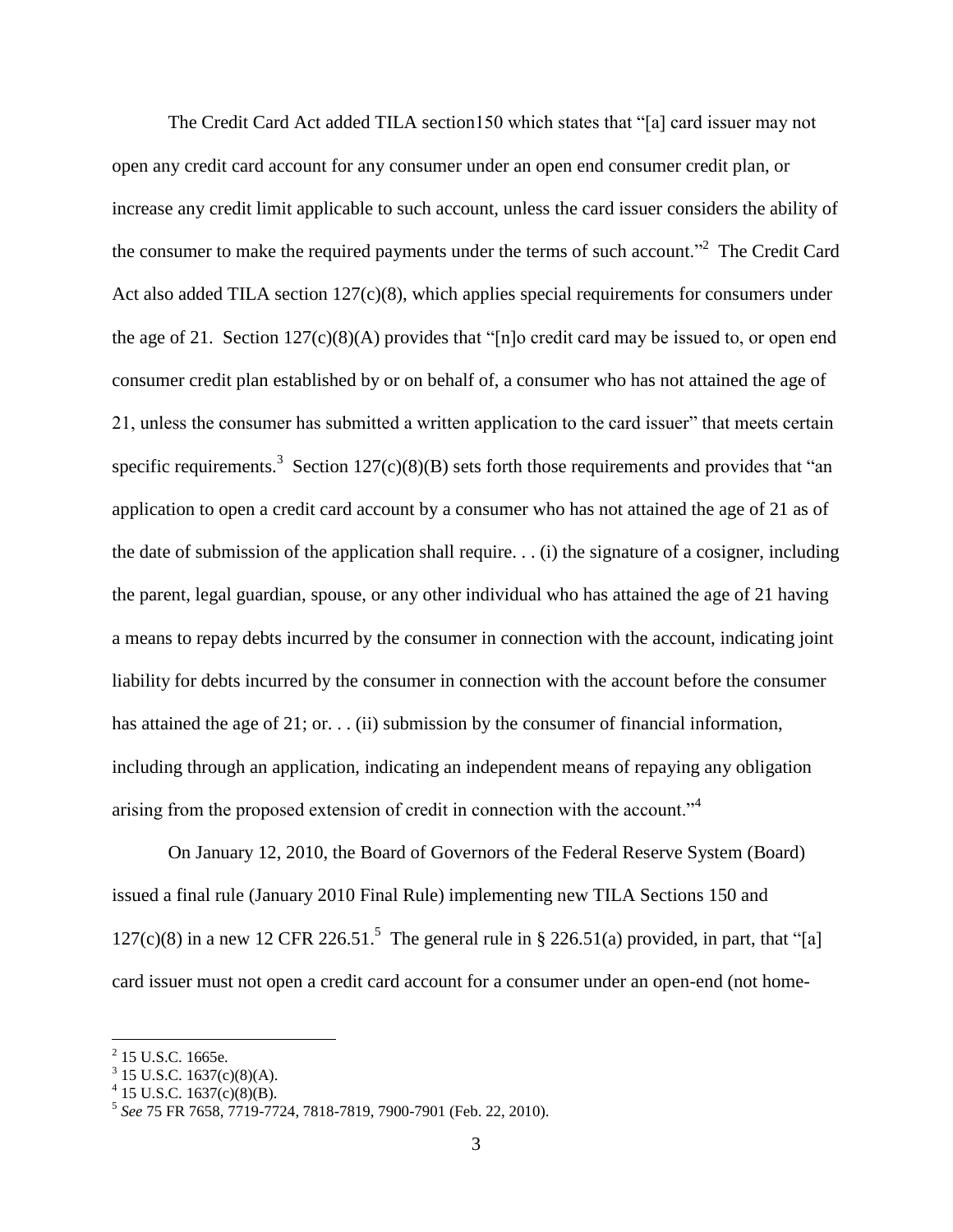secured) consumer credit plan, or increase any limit applicable to such account, unless the card issuer considers the ability of the consumer to make the required minimum periodic payments under the terms of the account based on the consumer's income or assets and current obligations."<sup>6</sup> Consistent with the statute,  $\S$  226.51(b) set forth a special rule for consumers who are less than 21 years old and provided, in part, that a card issuer may not open a credit card account for a consumer less than 21 years old unless the consumer has submitted a written application and the card issuer has either: (i) financial information indicating the consumer has an independent ability to make the required minimum periodic payments on the proposed extension of credit in connection with the account; or (ii) a signed agreement of a cosigner, guarantor, or joint applicant that meets certain conditions.<sup>7</sup> Accordingly, consistent with the statute, the Board's rule required that consumers under 21 years of age demonstrate an independent ability to pay, while the general rule applicable to consumers 21 and over did not impose a similar independence requirement. The Board's rule became effective on February 22, 2010.

On March 18, 2011, the Board issued a final rule amending § 226.51(a) to apply the independent ability-to-pay requirement to all consumers, regardless of age (March 2011 Final Rule).<sup>8</sup> The Board adopted this change, in part, in response to concerns regarding card issuers prompting applicants to provide "household income" on credit card applications. To address this specific concern, in addition to adopting an independent ability-to-pay requirement for consumers who are age 21 and older, the Board clarified in amended comment  $51(a)(1)$ -4.iii that consideration of information regarding a consumer's household income does not by itself satisfy

<sup>6</sup> *Id.* at 7818.

<sup>7</sup> *Id.*

 $876$  FR 22948, 22974-22977 (Apr. 25, 2011). The Board proposed this provision for comment in November 2010. 75 FR 67458, 67473-67475 (Nov. 2, 2010).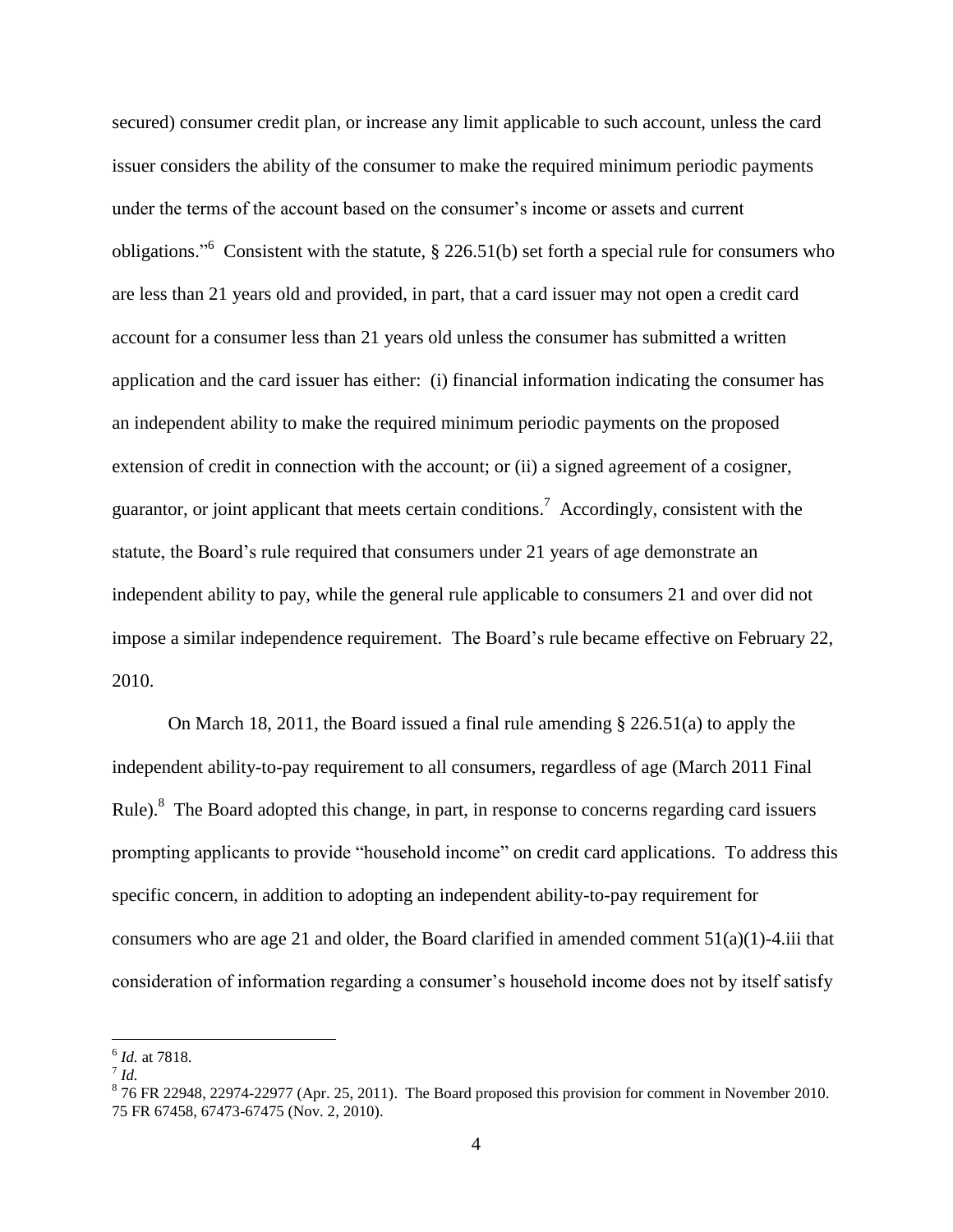the requirement in § 226.51(a) to consider the consumer's independent ability to pay. The Board stated that in its view it would be inconsistent with the language and intent of section 150 of TILA to permit card issuers to establish a consumer's ability to pay based on the income or assets of individuals who are not responsible for making payments on the account.<sup>9</sup> The Board's amendments to  $\S$  226.51 became effective on October 1, 2011.<sup>10</sup>

Rulemaking authority for sections 150 and  $127(c)(8)$  of TILA transferred to the Bureau on July 21, 2011, pursuant to the Dodd-Frank Wall Street Reform and Consumer Protection Act (Dodd-Frank Act).<sup>11</sup> On December 22, 2011, the Bureau issued an interim final rule to reflect its assumption of rulemaking authority over Regulation  $Z<sup>12</sup>$  The interim final rule made only technical changes to Regulation Z, such as noting the Bureau's authority and renumbering Regulation Z as 12 CFR Part  $1026$ .<sup>13</sup>

Since the Bureau's assumption of responsibility for TILA and Regulation Z, members of Congress and others have expressed concerns about § 1026.51 and the implementation of the ability-to-pay provisions of the Credit Card Act. In particular, they objected to the Board's extension of the "independent" ability-to-pay standard in section  $127(c)(8)$  of TILA to consumers who are 21 or older, and expressed specific concerns about the impact of the Board's March 2011 Final Rule on the ability of spouses and partners who do not work outside the home to obtain credit card accounts. These groups urged the Bureau to further study or reconsider the application of the "independent" standard set forth in section  $127(c)(8)$  of TILA – which, they noted, the statute applies only to consumers who are under 21 – more generally to consumers

 9 76 FR 22948, 23020-23021.

<sup>10</sup> *Id.* at 22948.

<sup>&</sup>lt;sup>11</sup> Public Law 111-203, 124 Stat. 1376 (2010).

 $12$  76 FR 79768 (Dec. 22, 2011).

 $13$  Accordingly, the provision addressed in this proposal is cited as 12 CFR 1026.51.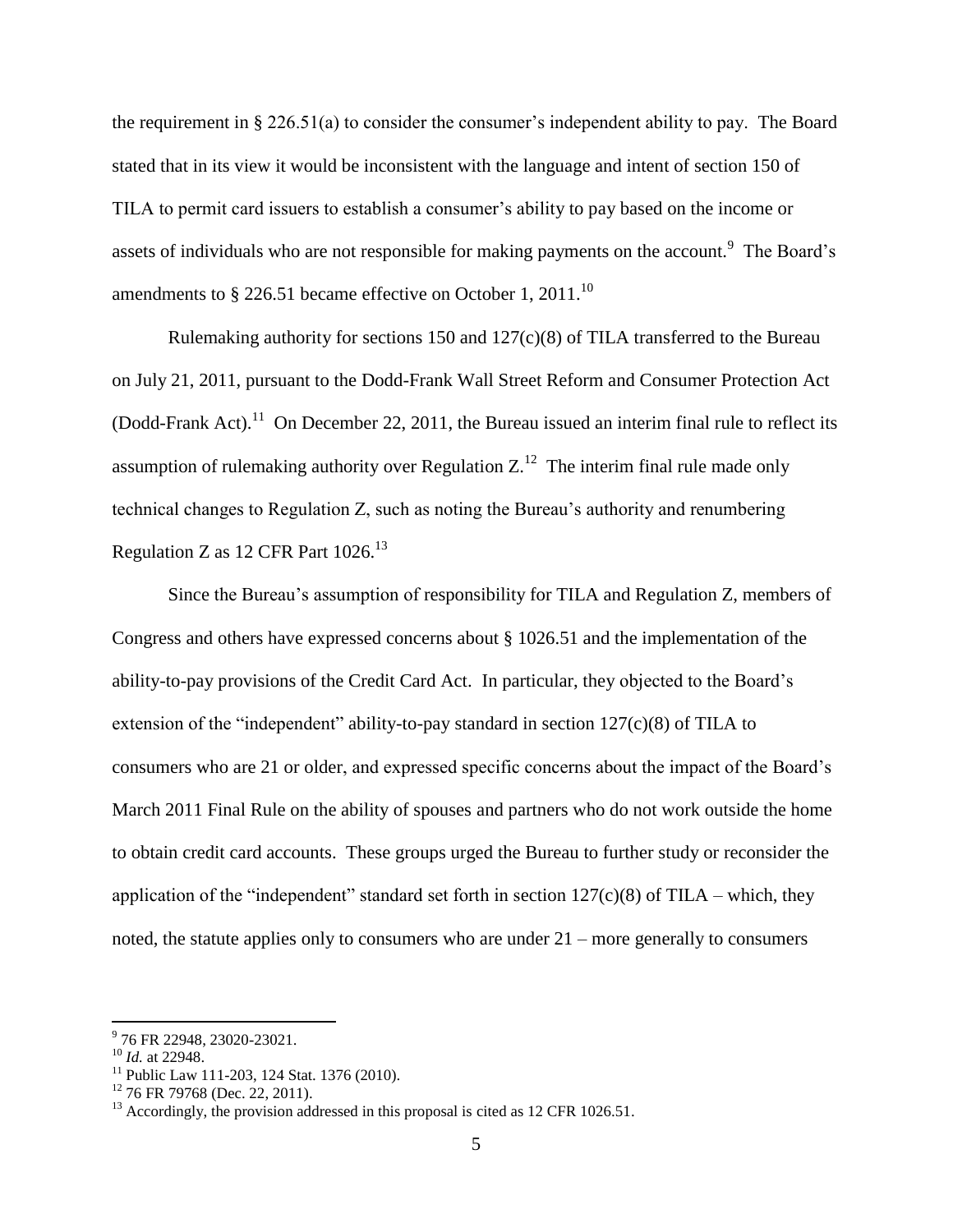who are 21 and older.<sup>14</sup> As discussed further elsewhere in this *Federal Register* notice, the Bureau believes that the most appropriate reading of sections  $150$  and  $127(c)(8)$  is that the "independent" ability-to-pay standard set forth in section  $127(c)(8)$  was intended to apply only to consumers who are under the age of 21. Accordingly, the Bureau believes that  $\S$  1026.51(a), as currently in effect, may unduly limit the ability of certain individuals who are 21 or older to obtain credit and is proposing amendments to Regulation Z that it believes are more consistent with the plain language and intent of the Credit Card Act.

#### **II. Legal Authority**

 $\overline{a}$ 

The Bureau is issuing this proposal pursuant to its authority under TILA and the Dodd-Frank Act. Effective July 21, 2011, section 1061 of the Dodd-Frank Act transferred to the Bureau the "consumer financial protection functions" previously vested in certain other Federal agencies. The term "consumer financial protection functions" is defined to include "all authority to prescribe rules or issue orders or guidelines pursuant to any Federal consumer financial law, including performing appropriate functions to promulgate and review such rules, orders, and guidelines."<sup>15</sup> TILA is a Federal consumer financial law.<sup>16</sup> Accordingly, effective July 21, 2011, except with respect to persons excluded from the Bureau's rulemaking authority by sections 1027 and 1029 of the Dodd-Frank Act, the authority of the Board to issue regulations pursuant to TILA transferred to the Bureau.

<sup>&</sup>lt;sup>14</sup> *See, e.g., Written Statement of Ashley Boyd, MomsRising, U.S. House Subcommittee on Financial Institutions* and Consumer Credit Hearing on "An Examination of the Federal Reserve's Final Rule on the CARD Act's 'Ability to Repay' Requirement" (June 6, 2012), *available at* [http://financialservices.house.gov/uploadedfiles/hhrg-112](http://financialservices.house.gov/uploadedfiles/hhrg-112-ba15-wstate-aboyd-20120606.pdf) [ba15-wstate-aboyd-20120606.pdf;](http://financialservices.house.gov/uploadedfiles/hhrg-112-ba15-wstate-aboyd-20120606.pdf) Letter from Representatives Maloney, Slaughter, Bachus, and Frank to Raj Date (December 5, 2011), *available at* http://maloney.house.gov/press-release/reps-maloney-slaughter-bachus-and-frankcall-cfpb-study-impact-credit-card-act%E2%80%99s-.

<sup>&</sup>lt;sup>15</sup> Public Law 111-203, 124 Stat. 1376 (2010), section 1061(a)(1). Effective on the designated transfer date, the Bureau was also granted "all powers and duties" vested in each of the Federal agencies, relating to the consumer financial protection functions, on the day before the designated transfer date. *Id.* section 1061(b)(1).

<sup>&</sup>lt;sup>16</sup> Public Law. 111-203, section 1002(14) (defining "Federal consumer financial law" to include the "enumerated consumer laws"); *id*. section 1002(12) (defining "enumerated consumer laws" to include TILA).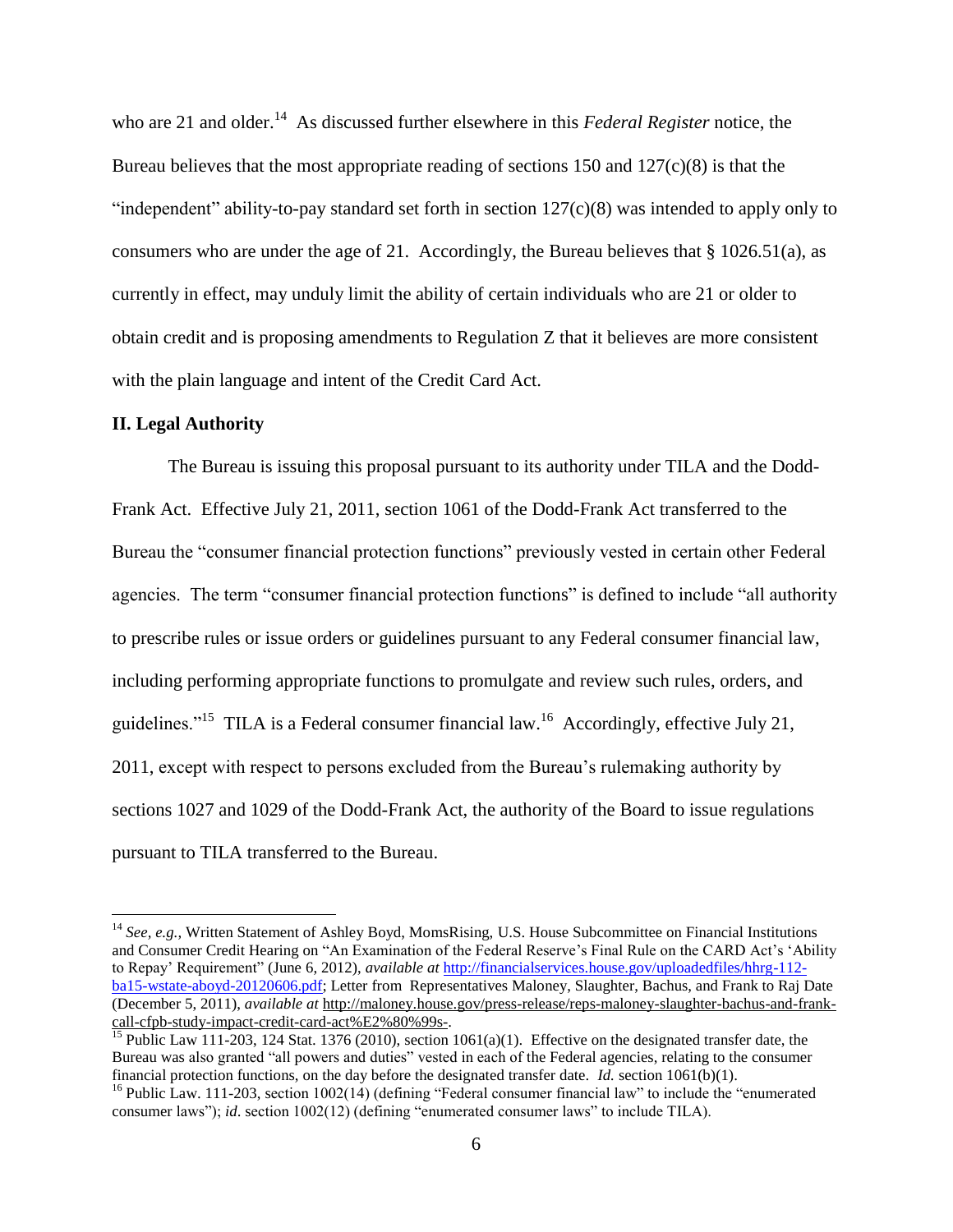TILA, as amended by the Dodd-Frank Act, authorizes the Bureau to "prescribe regulations to carry out the purposes of  $[TILA]$ ."<sup>17</sup> These "regulations may contain such additional requirements, classifications, differentiations, or other provisions, and may provide for such adjustments and exceptions for any class of transactions," that in the Bureau's judgment are "necessary or proper to effectuate the purposes of [TILA], to prevent circumvention or evasion thereof, or to facilitate compliance therewith."<sup>18</sup>

#### **III. Summary of the Proposed Rule**

*Section 1026.51 Ability to Pay*

#### *Overview*

The Bureau is proposing to amend 12 CFR 1026.51 and the official interpretation to the regulation in order to address concerns that, in light of the statutory framework established by sections 150 and 127(c)(8) of TILA, current  $\S$  1026.51(a) may be unduly limiting the ability of certain individuals 21 or older, including spouses or partners who do not work outside the home, to obtain credit.<sup>19</sup>

#### *51(a) General Rule*

Section 1026.51(a) sets forth the general ability-to-pay rule that implements section 150 of TILA.<sup>20</sup> Currently, § 1026.51(a)(1)(i) provides that a card issuer must not open a credit card account for a consumer under an open-end (not home-secured) consumer credit plan, or increase any limit applicable to such account, unless the card issuer considers the consumer's independent ability to make the required minimum periodic payments under the terms of the account based on

<sup>&</sup>lt;sup>17</sup> Public Law 111-203, section 1100A(2); 15 U.S.C. 1604(a).

<sup>18</sup> *Id.*

 $19$  The Bureau notes that several comments on its notice regarding streamlining of inherited regulations (76 FR) 75825 (Dec. 5, 2011)) discussed aspects of § 1026.51 that are not being addressed in this proposal. The Bureau is continuing to consider comments on other aspects of §1026.51; accordingly, commenters on this proposal should limit their comments to the amendments being specifically proposed herein by the Bureau.

<sup>&</sup>lt;sup>20</sup> Section 127(c)(8) of TILA, which sets forth a special rule for consumers who have not attained the age of 21, is implemented in § 1026.51(b) of Regulation Z.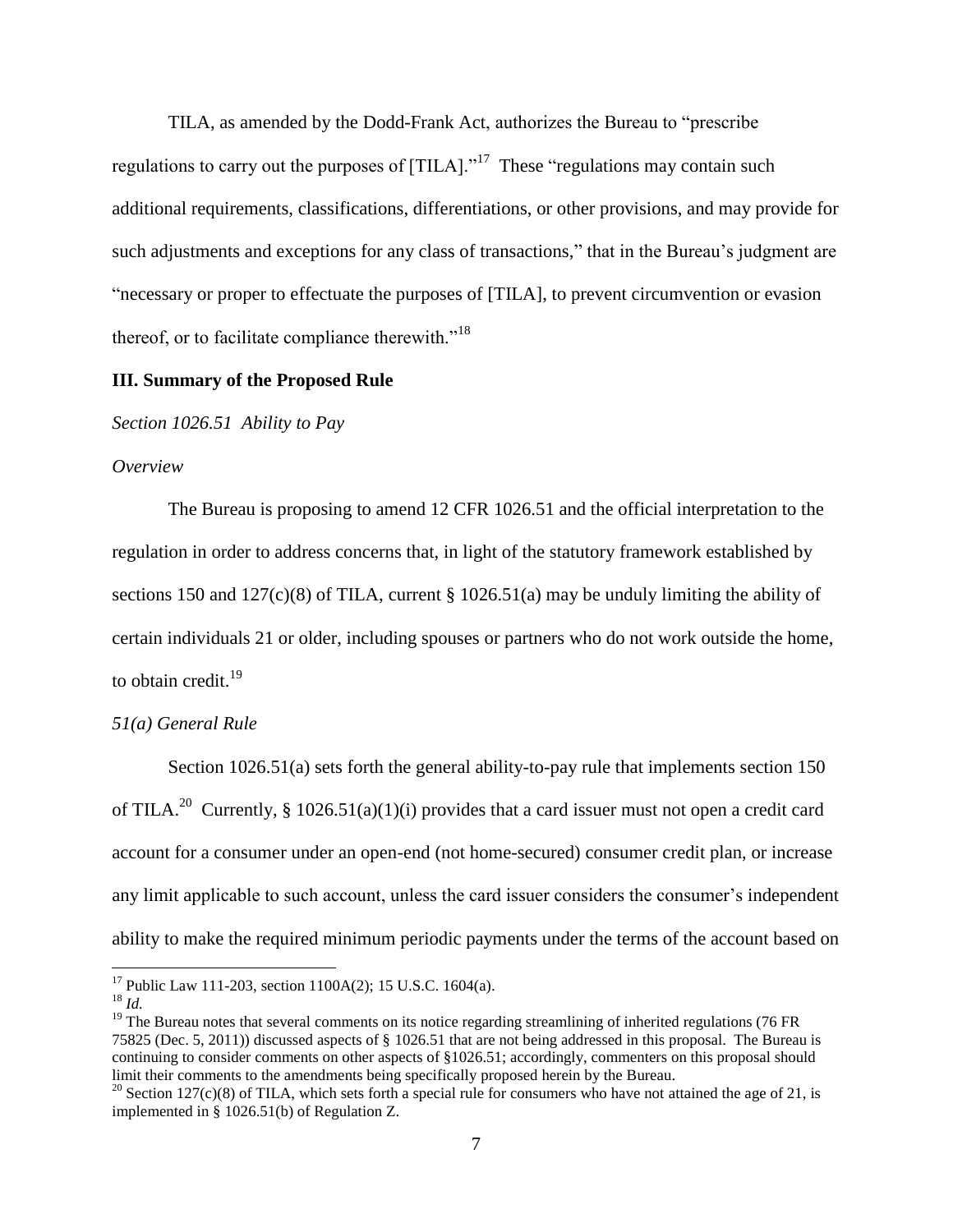the consumer's income or assets and current obligations. Section  $1026.51(a)(1)(ii)$  further provides that card issuers must establish and maintain reasonable written policies and procedures to consider a consumer's independent income or assets and current obligations, and that such policies and procedures must include consideration of at least one of: the ratio of debt obligations to income; the ratio of debt obligations to assets; or the income the consumer will have after paying debt obligations. Finally,  $\S 1026.51(a)(1)(ii)$  states that it would be unreasonable for a card issuer to not review any information about a consumer's income, assets, or current obligations, or to issue a credit card to a consumer who does not have any independent income or assets. Comments  $51(a)(1)(i)$ -1 through  $51(a)(1)(i)$ -6 set forth additional guidance on compliance with the requirements of  $\S$  1026.51(a)(1).

The Bureau is proposing to amend  $\S$  1026.51(a) in two related respects. First, the Bureau is proposing to remove all references to an "independent" ability to pay from  $\S$  1026.51(a)(1) and the associated commentary. Second, as discussed in more detail below, the Bureau is proposing to permit issuers to consider income or assets to which an applicant who is 21 or older – and thus subject to  $\S 1026.51(a)$  rather than  $\S 1026.51(b)$  – has a reasonable expectation of access. The Bureau's proposal would clarify by examples in the commentary those circumstances in which the expectation of access is deemed to be reasonable or unreasonable.

As discussed above in the Background section of this *Federal Register* notice, the independence requirement was added to  $\S 1026.51(a)$ , and thus made applicable to applicants 21 or older, in the Board's March 2011 Final Rule. In the supplementary information to the March 2011 Final Rule, the Board acknowledged concerns from members of Congress, card issuers, trade associations and consumers that application of an "independent income" standard might restrict access to credit for consumers who do not work outside the home, including certain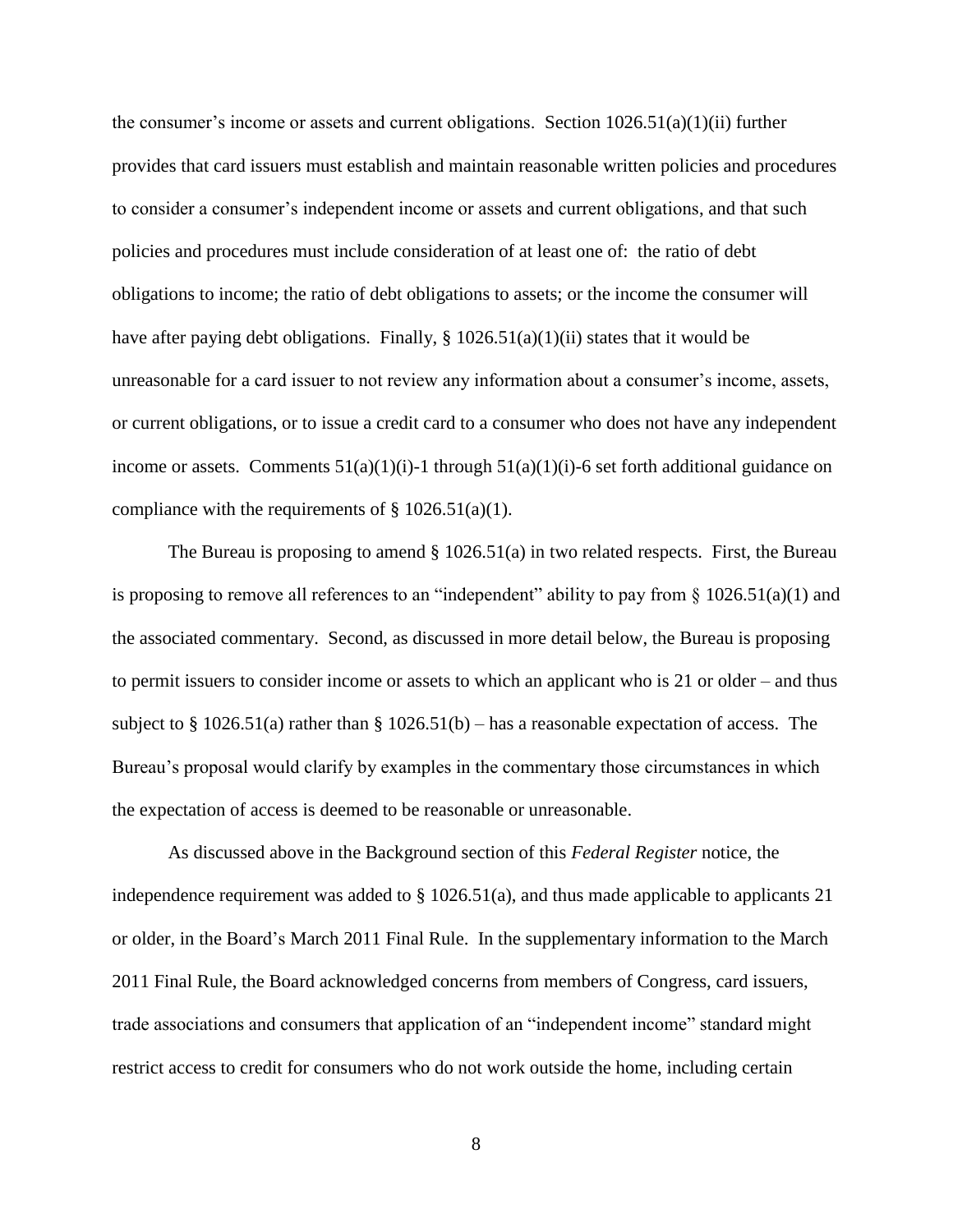married women.<sup>21</sup> Ultimately, however, the Board concluded that application of this standard would not diminish access to credit for this population of married women and others who do not work outside the home.<sup>22</sup> In particular, the Board suggested that an issuer's request for "income" would protect credit access for these populations. However, information made available to the Bureau after the rule went into effect raises several questions about the Board's assumption in this respect.

Specifically, the Bureau has become aware that several issuers have denied card applications from otherwise creditworthy individuals based on the applicant's stated income. Credit bureau data, including data regarding payment history and size of payment obligations, suggest that some of these applicants had demonstrable access to funding sources. Although the Bureau does not have direct evidence of precisely who the unsuccessful applicants are, indirect evidence suggests a meaningful proportion of these denials may have involved applicants who do not work outside the home but who have a spouse or partner who does work outside the home. The Bureau bases this conclusion on summary data from a number of issuers on denials of credit card applications from otherwise creditworthy individuals due to the applicants' stated income.

The Bureau also does not believe that section 150 of TILA requires consideration of the "independent" ability to pay for applicants who are 21 or older. Section 150 of TILA refers to "the ability of the consumer to make the required payments under the terms of the account" and does not expressly include an independence requirement. In contrast, section  $127(c)(8)(B)(ii)$  of TILA, which sets forth analogous requirements that apply to consumers who are under 21, expressly requires that the consumer demonstrate "an independent means of repaying any

<sup>21</sup> 76 FR 22948, 22976*.*

 $^{22}$  *Id.*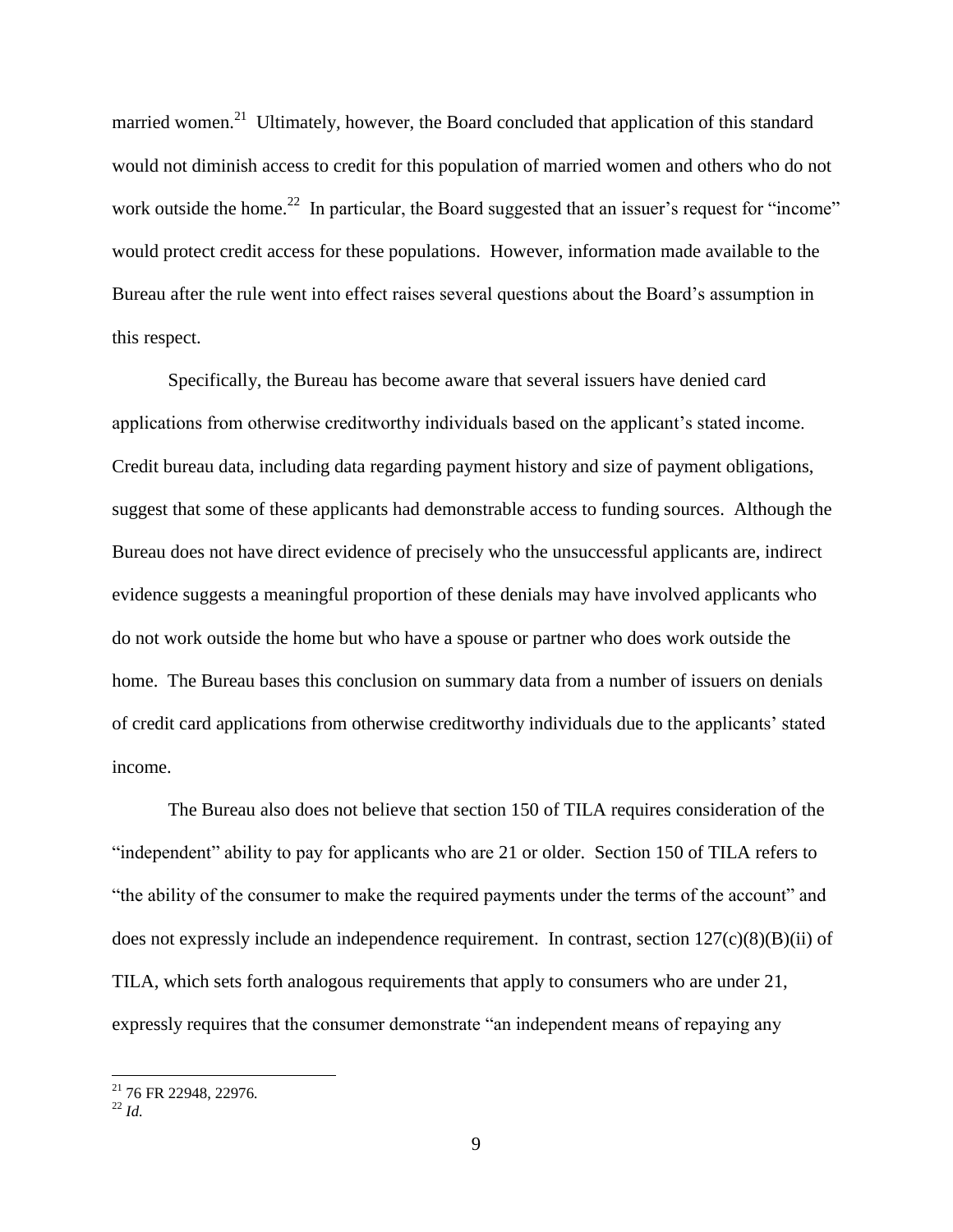obligation arising from the proposed extension of credit . . . ." The Bureau believes that the better reading of section 150 of TILA, in light of section 127(c)(8), is that it does not impose an independence requirement in the ability-to-pay provision for consumers who are 21 or older.<sup>23</sup>

The Bureau notes that the Board came to the contrary conclusion that, because section 150 of TILA requires card issuers to consider "the ability of *the consumer* to make the required payments" (emphasis added), it indicates that Congress intended card issuers to consider only the ability to pay of the consumer or consumers who are responsible for making payments on the account.<sup>24</sup> The Board further noted that, to the extent that card issuers extend credit based on the income of persons who are not liable on the account, it would be consistent with the purposes of section 150 of TILA to restrict this practice.<sup>25</sup>

The Bureau agrees with the Board that the application of an overly broad standard under section 150 of TILA could undermine the purposes of the statute by permitting issuers to open accounts for consumers based on income or assets of other individuals in cases where reliance on such income or assets would not reasonably reflect the consumer's ability to use such income or assets to make payments on a credit card debt. Therefore, as discussed below, the Bureau is proposing additional guidance to clarify when reliance on a third party's income or assets would be considered unreasonable and, accordingly, could not be used to satisfy  $\S$  1026.51(a). However, the Bureau also believes that there are other situations in which it is quite reasonable

<sup>&</sup>lt;sup>23</sup> The Bureau notes that section  $127(c)(8)(B)$  of TILA itself also sets forth two different ability-to-pay standards, depending on the age of the individual; the Bureau believes that this further suggests that Congress did not intend to apply an independent ability-to-pay requirement to individuals who are 21 or older. Section 127(c)(8)(B)(i) sets forth the standard that applies to an individual age 21or older who is serving as a cosigner or otherwise assuming liability on an account being opened by a consumer who is under 21. Section  $127(c)(8)(B)(i)$  states that such over-21 cosigner or similar party must "hav[e] a means to repay debts incurred by the consumer in connection with the account." In contrast, as discussed above, section  $127(c)(8)(B)(ii)$  requires the under-21 consumer to submit financial information "indicating an independent means of repaying any obligation arising from the proposed extension of credit in connection with the account."

<sup>24</sup> *See* 76 FR 22975.

<sup>25</sup> *See id.*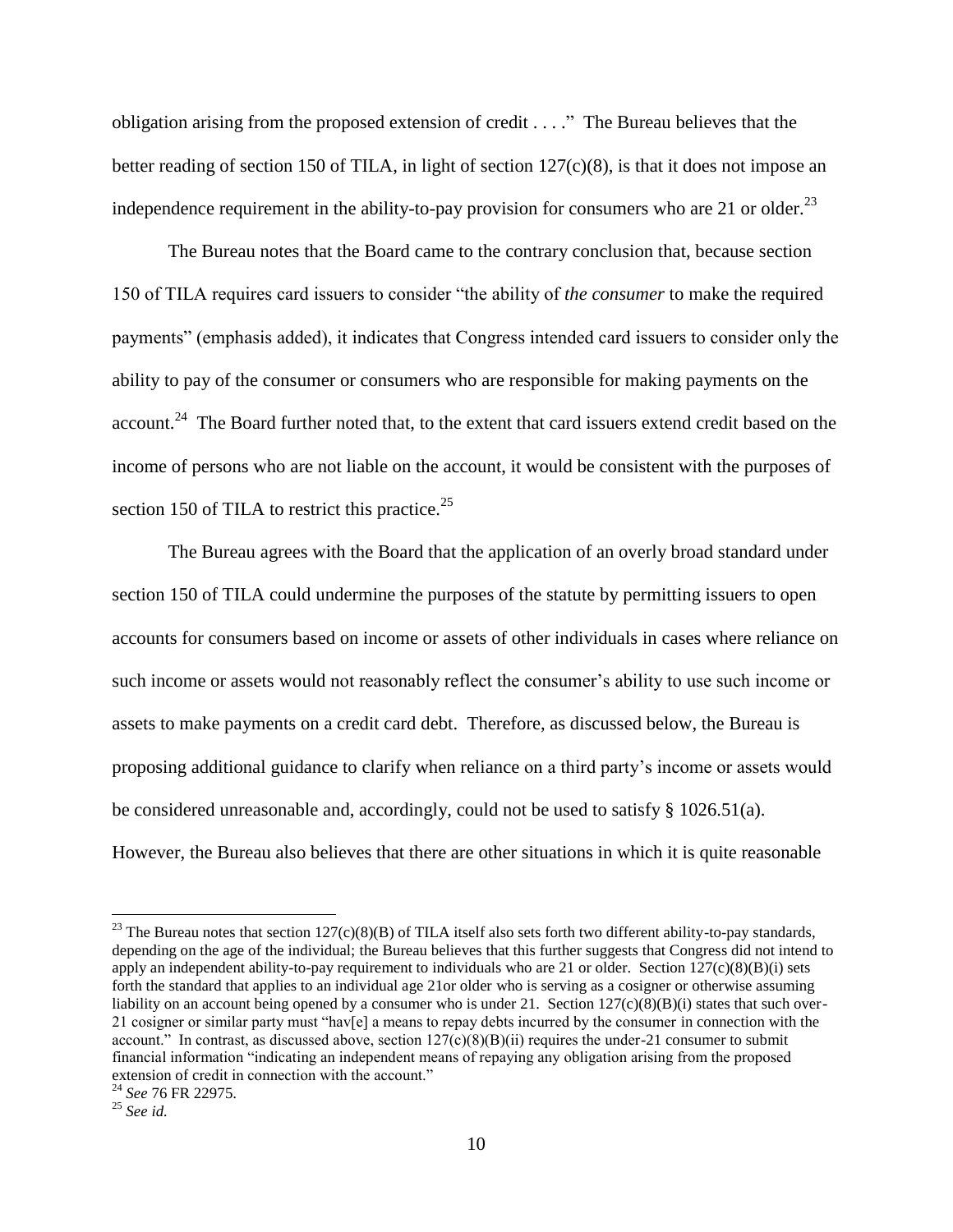to rely on the income or assets of a third party in assessing an applicant's ability to pay. Nothing in the text of TILA section 150 suggests that it was intended to impose a blanket prohibition on extending credit in the latter circumstances. Rather, the plain language of section 150 of TILA suggests that it was intended to impose a more flexible standard than the independent ability-topay requirement of section  $127(c)(8)$ .

Accordingly, given the likely impact of the Board's March 2011 Final Rule on the access to credit for spouses or partners who do not work outside the home, and based on the Bureau's statutory interpretation of sections  $127(c)(8)$  and 150 of TILA, the proposed rule would remove references to an "independent" ability to pay from  $\S$  1026.51(a)(1) and the commentary to  $§ 1026.51(a)(1).$ 

Although the Bureau believes that removing the independent ability-to-pay requirement from  $\S 1026.51(a)(1)$  best promotes consistency with the statute and will help to mitigate unintended impacts of the rule on spouses or partners who do not work outside the home, the Bureau also believes that it is important to clarify in more detail the income or assets on which a card issuer may rely in order to comply with § 1026.51(a). Therefore, the Bureau is proposing to amend § 1026.51(a)(1)(ii) to clarify that the consideration of a consumer's current income or assets may include any income or assets to which the consumer has a reasonable expectation of access. The Bureau believes that the purposes of section 150 of TILA are best effectuated by placing limitations on the income or assets on which an issuer may rely when opening new credit card accounts or increasing credit limits for consumers who are 21 or older; accordingly, the proposed rule and proposed commentary would clarify that there are certain sources of income or assets on which it would be unreasonable for an issuer to rely.<sup>26</sup>

<sup>&</sup>lt;sup>26</sup> The Bureau also is proposing several nonsubstantive, technical changes to § 1026.51(a)(1)(ii) for clarity.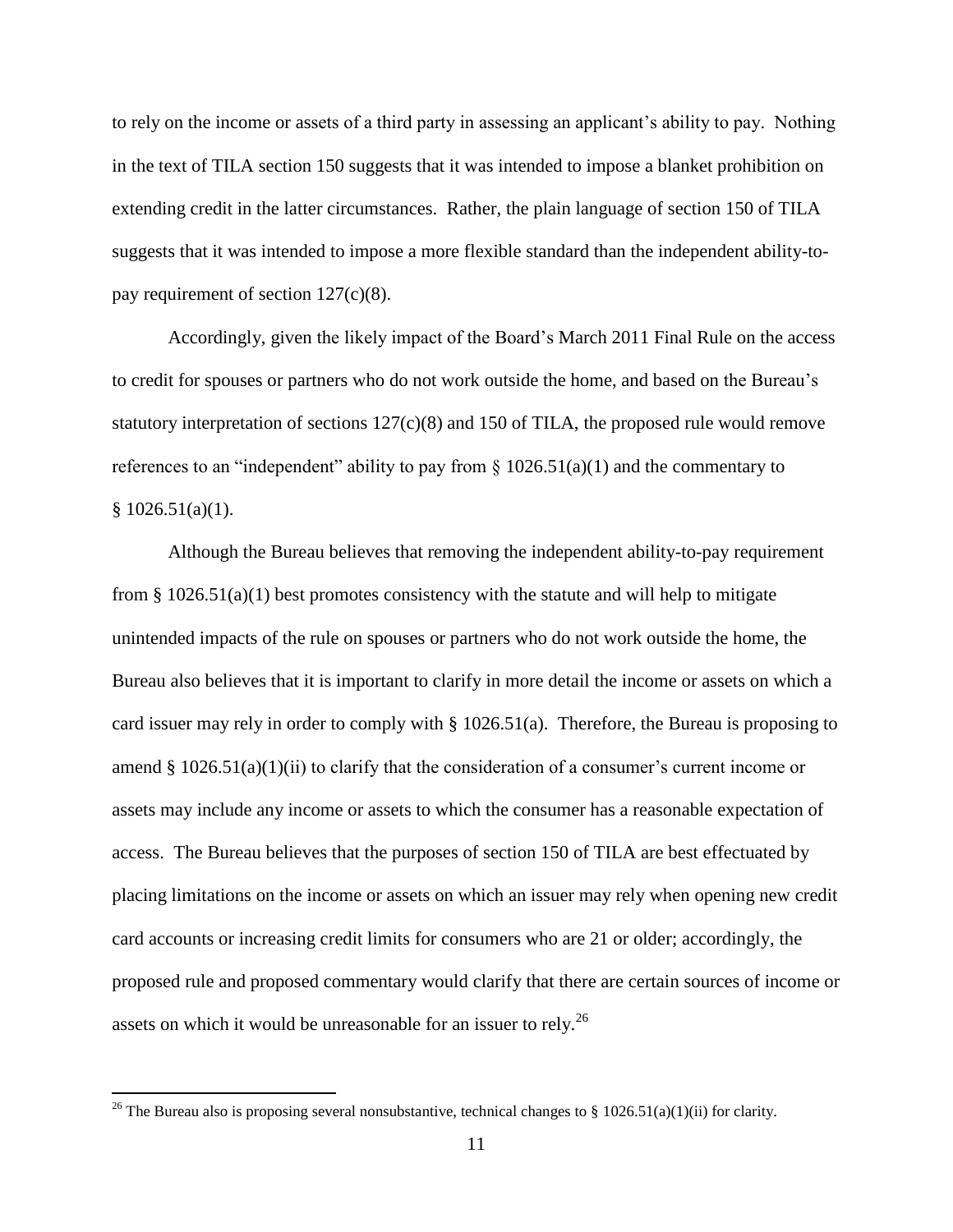Current comment  $51(a)(1)-4$  sets forth guidance regarding the consideration of income and assets under § 1026.51(a). The proposed rule would replace current comment  $51(a)(1)-4$ with new comments  $51(a)(1)-4$  through  $-6$ ; current comments  $51(a)(1)-5$  and  $-6$  would be renumbered as comments  $51(a)(1)-7$  and  $-8$ . Amended comment  $51(a)(1)(i)-4$  would generally incorporate portions of existing comment  $51(a)(1)$ -4.ii, which provides guidance on the income or assets that may be considered for purposes of § 1026.51(a), with reorganization for clarity. In addition, for consistency with proposed  $\S 1026.51(a)(1)(ii)$ , proposed comment 51(a)(1)-4 would be revised to expressly provide that a card issuer may consider any income and assets to which an applicant, accountholder, cosigner, or guarantor who is or will be liable for debts incurred on the account has a reasonable expectation of access.

Proposed comment 51(a)(1)-5 would generally incorporate portions of existing comment  $51(a)(1)$ -4.i and -4.iii, which provide guidance on the sources of information about a consumer's income and assets on which a card issuer may rely. Currently, comment  $51(a)(1)$ -4.iii provides that if a card issuer requests on its application forms that applicants provide their income without reference to household income (such as by requesting "income" or "salary"), the card issuer may rely on the information provided by applicants to satisfy the requirements of § 1026.51(a). Proposed comment  $51(a)(1)-5.i$  would similarly provide that card issuers may rely on information provided by applicants in response to a request for "salary," "income," or "assets." In addition, proposed comment  $51(a)(1)$ -5.i would clarify that, for purposes of § 1026.51(a), card issuers also may rely on information provided by applicants in response to a request for "available income," "accessible income," or other language requesting that the applicant provide information regarding current or reasonably expected income and/or assets or any income and/or assets to which the applicant has a reasonable expectation of access.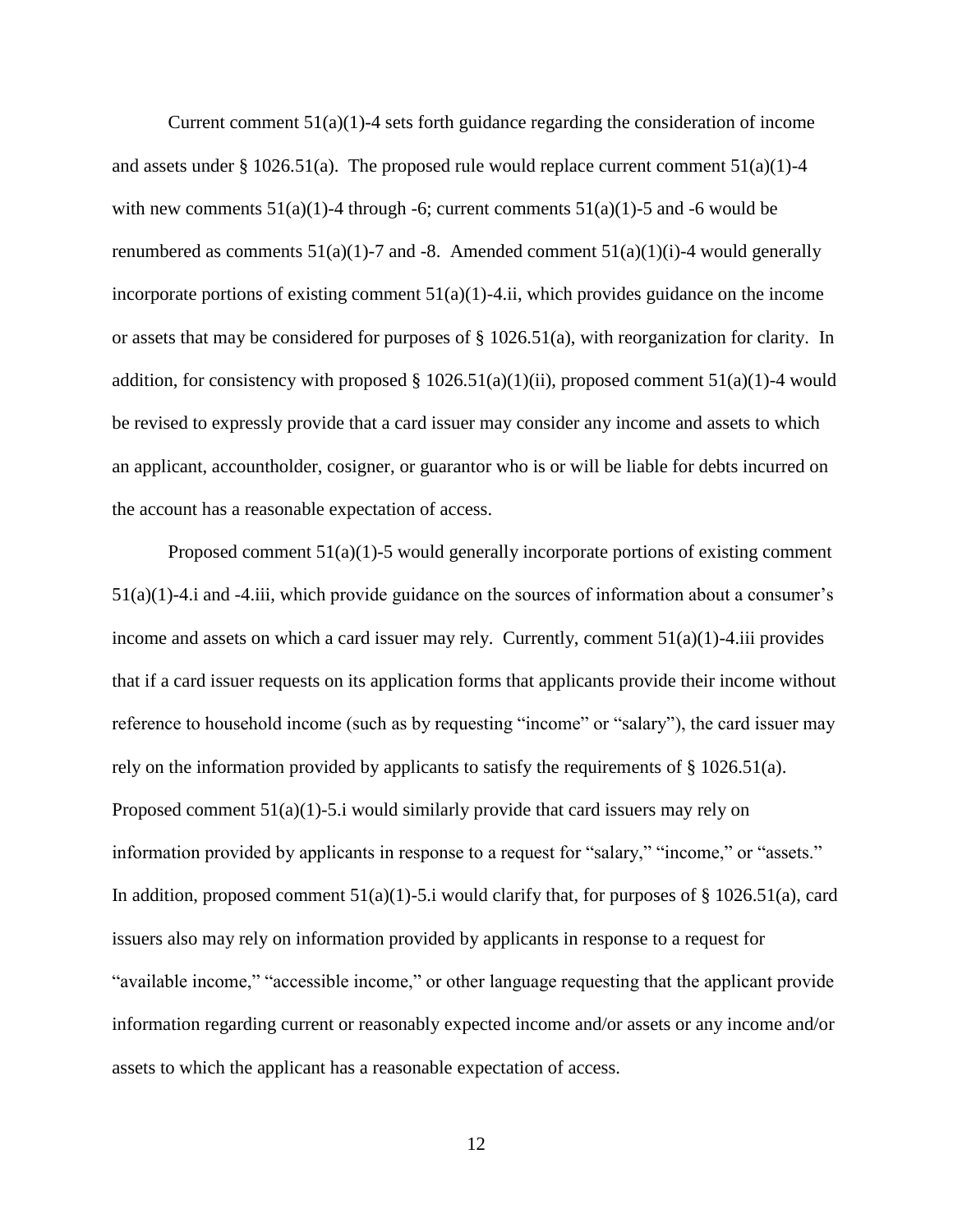The Bureau notes that it is retaining in proposed comment  $51(a)(1)$ -5.i existing guidance regarding requests by issuers for "household income." Proposed comment  $51(a)(1)$ -5.i would state that card issuers may not rely solely on information provided in response to a request for "household income"; rather, the card issuer would need to obtain additional information about the applicant's income (such as by contacting the applicant). The Bureau believes that it would be inappropriate to permit an issuer to rely on the income of one or more third parties when opening a credit card account for a consumer merely because the applicant(s) and the other individual(s) share a residence. For example, a household might consist of two roommates who do not have access to one another's income or assets. The Bureau believes that in this case it generally would be inappropriate to permit one roommate to rely on the income or assets of the other; however, given that they share a household, it is possible that one roommate applicant might interpret the request for "household income" to include the other roommate's income.

Proposed comment  $51(a)(1)$ -6 would provide further guidance on when it is permissible to consider a household member's income for purposes of  $\S 1026.51(a).^{27}$  Proposed comment 51(a)(1)-6 sets forth four illustrative examples regarding the consideration of a household member's income. Three of the proposed examples describe circumstances in which the Bureau believes that the applicant has a reasonable expectation of access to a household member's income. Proposed comment  $51(a)(1)$ -6.i notes that if a household member's salary is deposited into a joint account shared with the applicant, an issuer is permitted to consider that salary as the applicant's income for purposes of  $\S 1026.51(a)$ . Proposed comment 51(a)(1)-6.ii assumes that the household member regularly transfers a portion of his or her salary, which in the first

<sup>&</sup>lt;sup>27</sup> For simplicity and ease of reference, the proposed examples in comment  $51(a)(1)$ -6 address scenarios involving two individuals who reside in the same household (*i.e.*, the applicant and another individual). The examples refer to the second member of the applicant's household as a "household member." However, the Bureau notes that the proposed rule and commentary also would apply to households in which more than two individuals reside.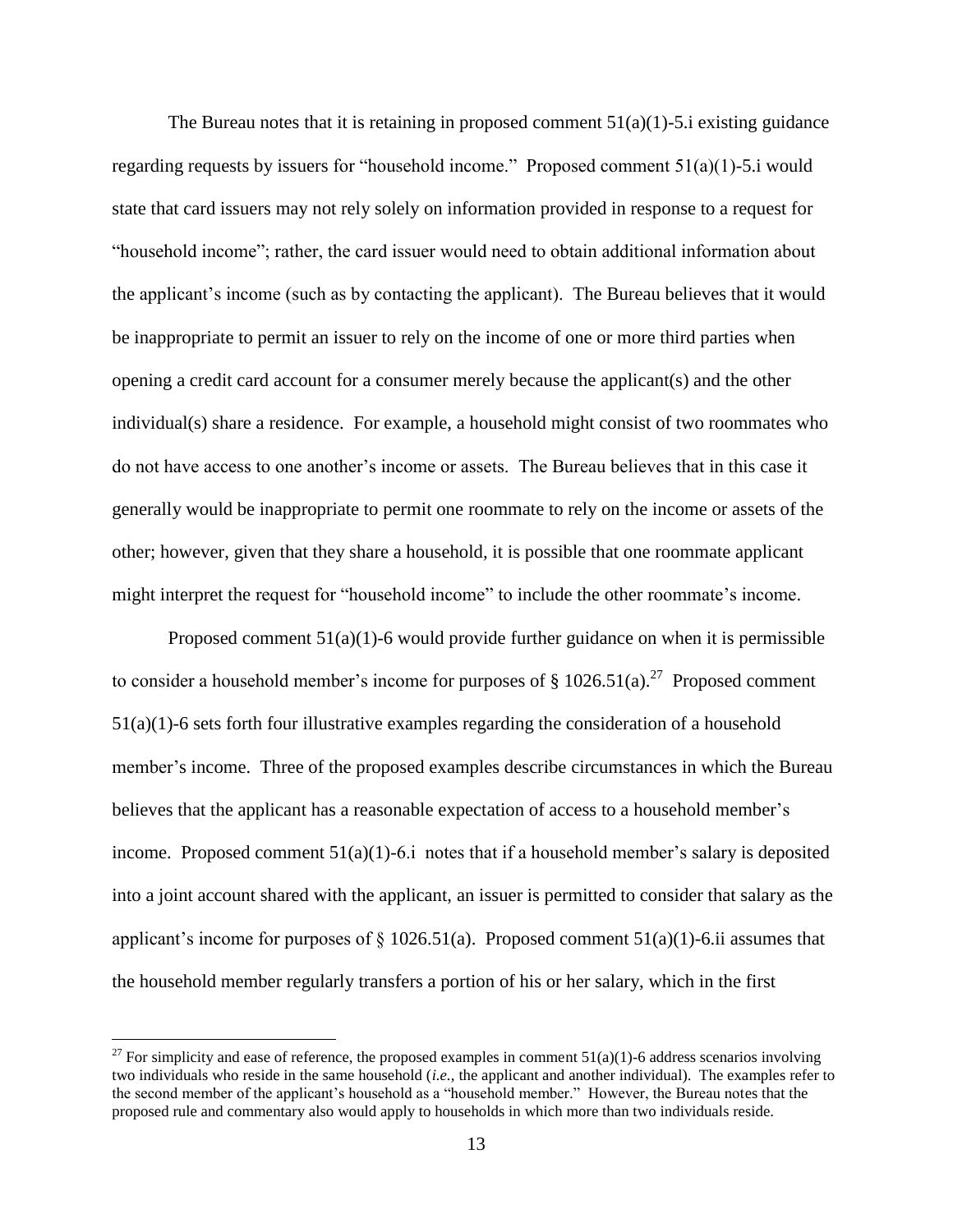instance is directly deposited into an account to which the applicant does not have access, from that account into a second account to which the applicant does have access. The applicant then uses the account to which he or she has access for the payment of household or other expenses. An issuer is permitted to consider the portion of the salary deposited into the account to which the applicant has access as the applicant's income for purposes of  $\S$  1026.51(a). The third example in proposed comment  $51(a)(1)$ -6.iii assumes that no portion of the household member's salary is deposited into an account to which the applicant has access. However, the household member regularly uses that salary to pay for the applicant's expenses. The example clarifies that an issuer is permitted to consider the household member's salary as the applicant's income for purposes of § 1026.51(a) because the applicant has a reasonable expectation of access to that salary.

The final example in proposed comment  $51(a)(1)$ -6.iv describes a situation in which the consumer's expectation of access would not be deemed to be reasonable. The example states that no portion of the household member's salary is deposited into an account to which the applicant has access, the household member does not regularly use that salary to pay for the applicant's expenses, and no Federal or State statute or regulation grants the applicant an ownership interest in that salary. The proposed comment clarifies that an issuer would not be permitted to consider the household member's salary as the applicant's income for purposes of  $$1026.51(a).$ 

The Bureau solicits comment on whether the examples set forth in proposed comment  $51(a)(1)$ -6 are appropriate, as well as on whether there are additional examples that should be included.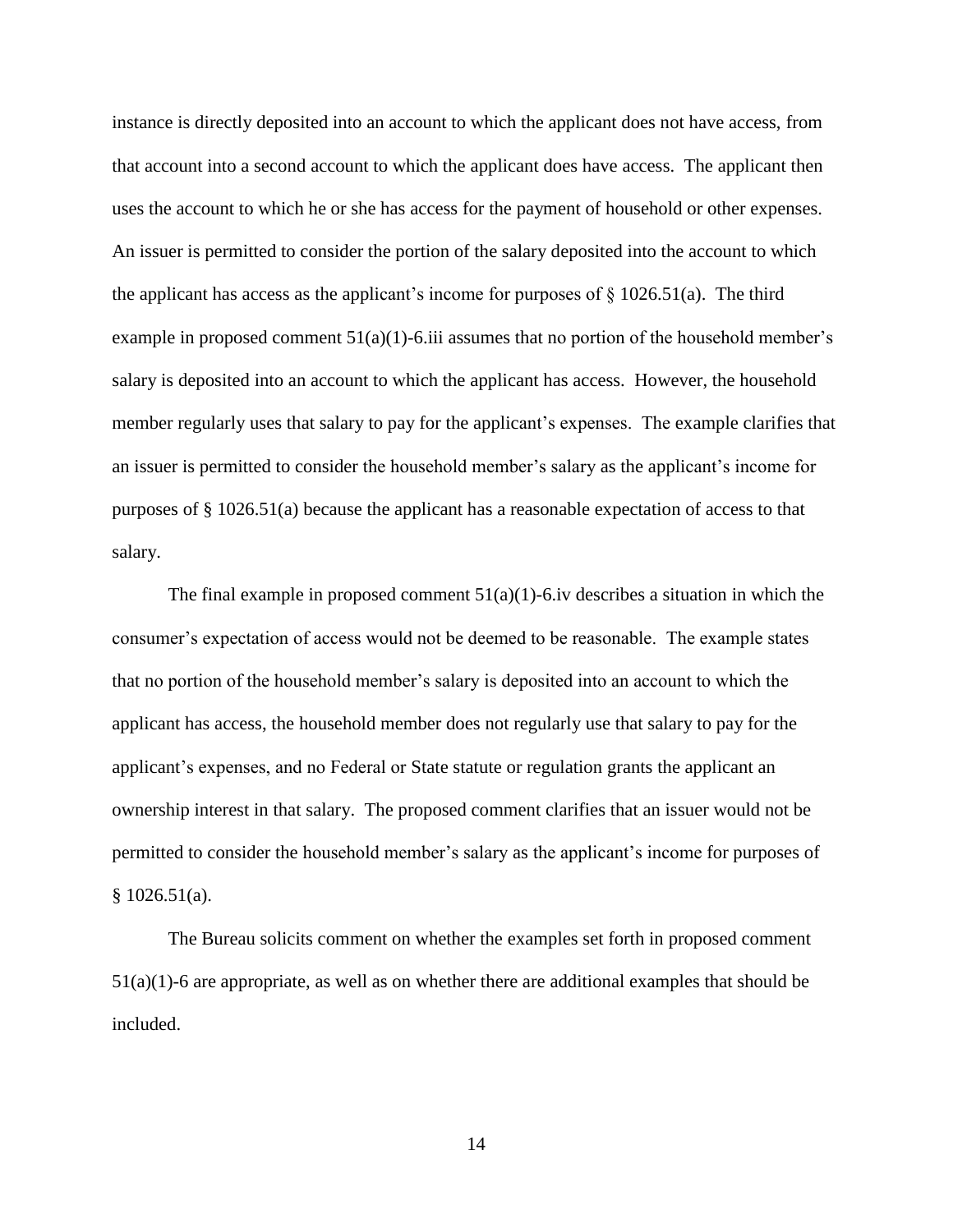As noted above, the Bureau is merely renumbering current comment  $51(a)(1)-5$  – which concerns "current obligations" – as comment  $51(a)(1)$ -7. However, the Bureau solicits comment on whether additional guidance on this subject is appropriate or necessary in light of the proposed changes to § 1026.51(a) and the official interpretation to that subsection.

#### *51(b) Rules Affecting Young Consumers*

Section 1026.51(b) implements section 127(c)(8) of TILA and sets forth special abilityto-pay rules for consumers who are under the age of 21. Section 1026.51(b)(1) currently provides that a card issuer may not open a credit card account under an open-end (not homesecured) consumer credit plan for a consumer less than 21 years old unless the consumer has submitted a written application and the card issuer has either: (i) financial information indicating the consumer has an independent ability to make the required minimum periodic payments on the proposed extension of credit in connection with the account, consistent with § 1026.51(a); or (ii) a signed agreement of a cosigner, guarantor, or joint applicant, who is at least 21 years old, to be either secondarily liable for any debt on the account incurred before the consumer has attained the age of 21 or jointly liable with the consumer for any debt on the account, and financial information indicating that such cosigner, guarantor, or joint applicant has the independent ability to make the required minimum periodic payments on such debts, consistent with  $$1026.51(a).$ 

The Bureau is proposing several amendments to § 1026.51(b) for conformity with the proposed amendments to  $\S 1026.51(a)$  discussed above. First,  $\S 1026.51(b)(1)(i)$  currently provides that a card issuer may open a credit card account for an underage consumer if the card issuer has "[f]inancial information indicating the consumer has an independent ability to make the required minimum periodic payments on the proposed extension of credit in connection with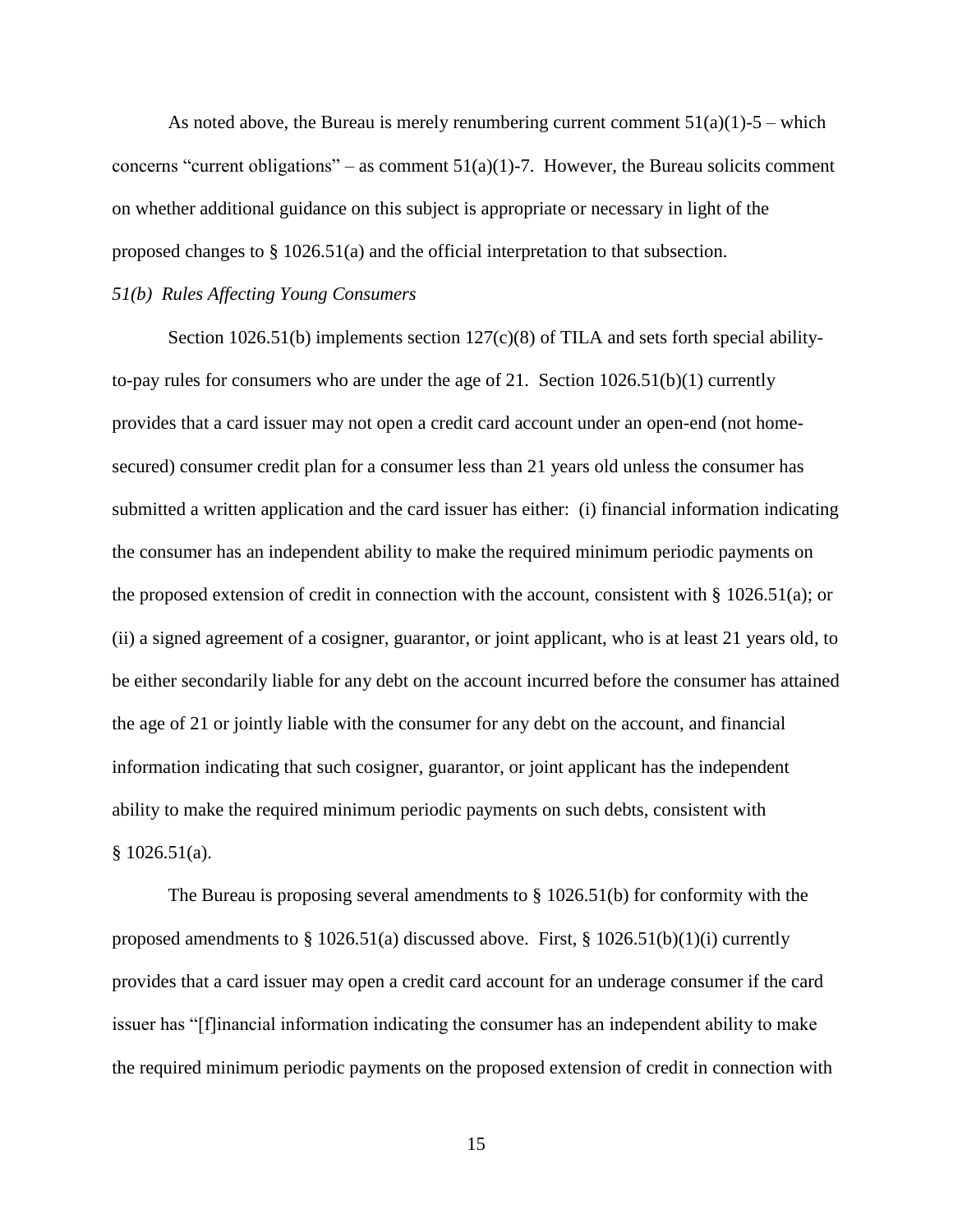the account, *consistent with paragraph (a) of this section*." (Emphasis added.) As discussed above, the proposal would remove the independence standard from the general ability-to-pay test in § 1026.51(a), but § 1026.51(b) would continue to require that underage consumers without a cosigner or similar party have an independent ability to pay, consistent with section  $127(c)(8)$  of TILA. Accordingly, the Bureau is proposing to delete the phrase "consistent with paragraph (a) of this section" from  $\S$  1026.51(b)(1)(i), to reflect the difference in ability to pay standards for consumers who are 21 or older and consumers who are under the age of 21. Similarly, the Bureau is proposing to delete from §  $1026.51(b)(1)(ii)(B)$  a reference to the independent ability to pay of a cosigner, guarantor, or joint applicant who is 21 or older, because proposed § 1026.51(a) would require only that consumers who are 21 or older have the ability to pay, consistent with the guidance set forth in § 1026.51(a), rather than the independent ability to pay.

The Bureau is proposing several new comments to specifically explain how the independent ability-to-pay standard under §1026.51(b)(1)(i) differs from the more general ability-to-pay standard in §1026.51(a). Proposed comment  $51(b)(1)(i)$ -1 would generally mirror proposed comment  $51(a)(1)-4$  and would address sources of income and assets that an issuer may consider, except that it would not include references to income and assets to which the applicant has only a reasonable expectation of access. For example, proposed comment  $51(b)(1)(i)-1.1$ would note that, because  $\S 1026.51(b)(1)(i)$  requires that the consumer who has not attained the age of 21 have an independent ability to make the required minimum periodic payments, the card issuer may only consider the current or reasonably expected income and assets of an applicant or accountholder who is less than 21 years old under  $\S 1026.51(b)(1)(i)$ . In addition, proposed comment  $51(b)(1)(i)-1$ , i would specifically note that the card issuer may not consider income or assets to which an applicant, accountholder, cosigner, or guarantor, in each case who is under the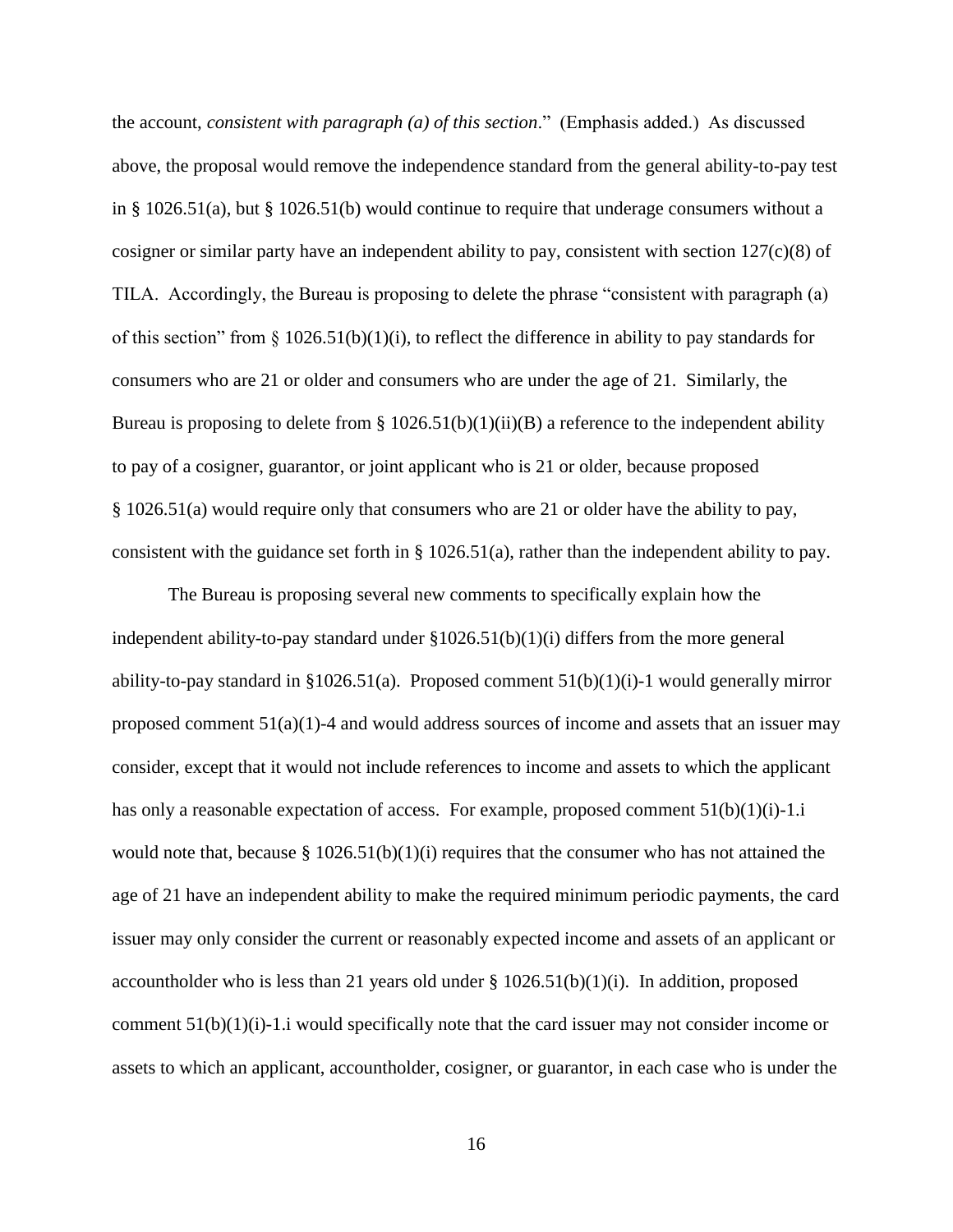age of 21 and is or will be liable for debts incurred on the account, has only a reasonable expectation of access under  $\S 1026.51(b)(1)(i)$ .

Proposed comment  $51(b)(1)(i)-2$  would generally mirror comment  $51(a)(1)-5$ , with several amendments to reflect the different ability-to-pay standard for consumers who are under 21. For example, proposed comment  $51(b)(1)(i)-2i$  would state that card issuers may rely on information provided by applicants in response to a request for "salary," "income," "assets," or other language requesting that the applicant provide information regarding current or reasonably expected income and/or assets. The proposed comment would further provide, however, that card issuers may not rely solely on information provided in response to a request for "available income," "accessible income," or "household income." Instead, the card issuer would need to obtain additional information about an applicant's income (such as by contacting the applicant).

The Bureau recognizes that, as a practical matter, a card issuer will likely use a single application form for all consumers, regardless of age. In such circumstances, the Bureau notes that card issuers might choose to ask a series of questions regarding income in order to gather enough information to satisfy both of the different standards that apply to consumers depending on whether a particular applicant has attained the age of 21. For example, a card issuer might provide two separate blanks on its application form, one prompting applicants to provide their "income," and the other prompting applicants for "other accessible income." The Bureau solicits comment on how, as a practical matter, card issuers are likely to prompt consumers for income and assets in light of the different standards that the proposal applies based on a consumer's age. The Bureau further solicits comment on whether additional clarification or guidance on this issue is necessary in the rule or the commentary.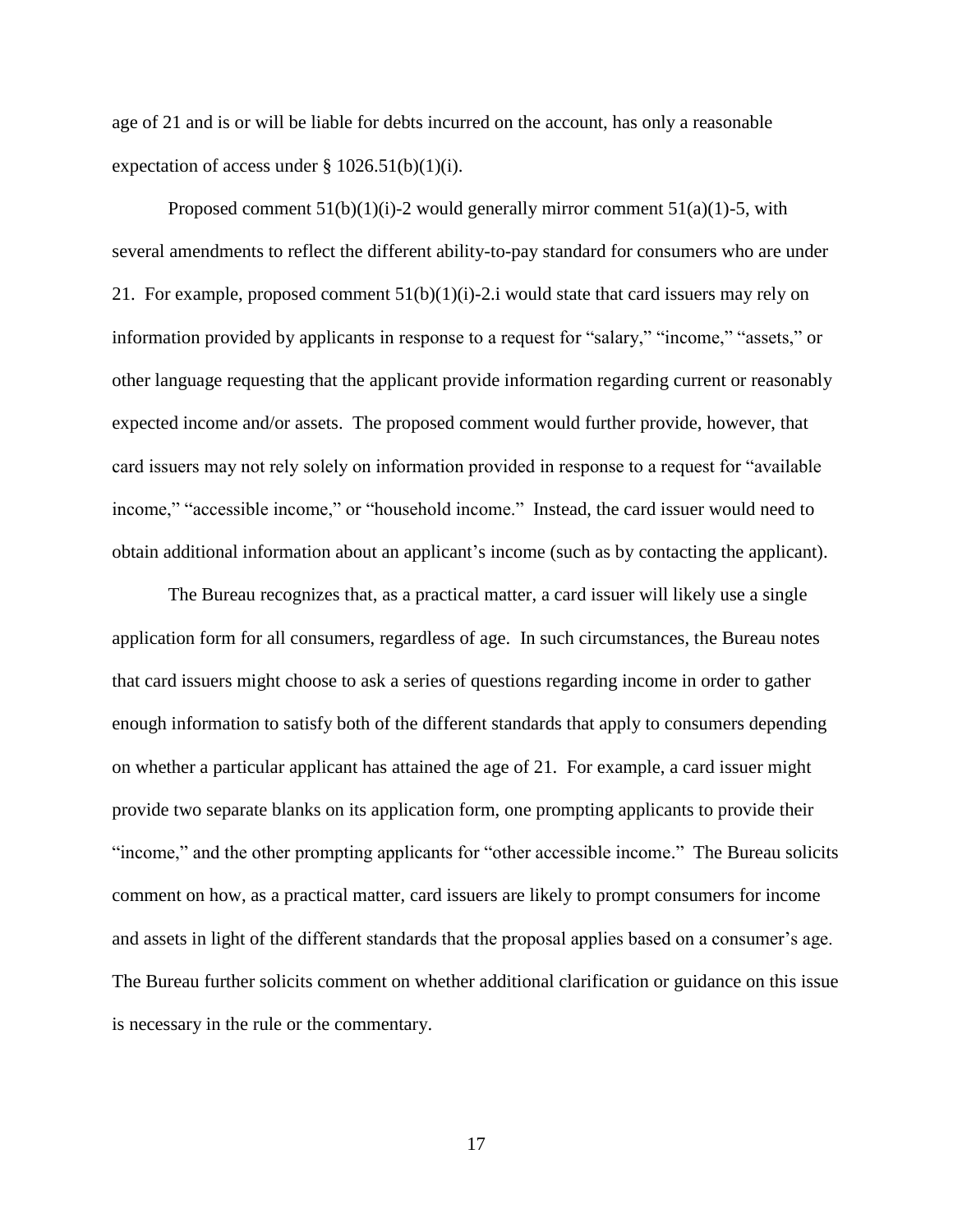Proposed comment  $51(b)(1)(i)$ -3 would set forth the same four factual scenarios that are provided in proposed comment  $51(a)(1)$ -6 and would explain how income and assets would be treated in those scenarios pursuant to the independent ability-to-pay test in § 1026.51(b). The Bureau solicits comment on whether the examples set forth in comment  $51(b)(1)(i)$ -3 are appropriate, as well as on whether there are additional examples that should be included.

Finally, the Bureau is proposing to amend existing comment  $51(b)(1)-2$  and to redesignate it as comment  $51(b)(1)(ii)$ -1. Existing comment  $51(b)(1)$ -2 states that information regarding income and assets that satisfies the requirements of § 1026.51(a) satisfies the requirements of  $\S 1026.51(b)(1)$ . The Bureau notes that, as proposed, income and assets that satisfy the requirements of  $\S$  1026.51(a) might no longer satisfy the requirements under § 1026.51(b) for an applicant who is under the age of 21; however, income and assets that satisfy the requirements of  $\S 1026.51(a)$  would satisfy the ability-to-pay requirements of § 1026.51(b)(1)(ii)(B) (*i.e.*, those that apply to a cosigner, guarantor, or joint applicant who is 21 or older). Proposed comment  $51(b)(1)(ii)$ -1 would accordingly state that information regarding income and assets that satisfies the requirements of  $\S 1026.51(a)$  also satisfies the requirements of  $§$  1026.51(b)(1)(ii)(B).

The Bureau notes that one consequence of the proposed rule is that a spouse or partner who does not work outside the home who is 21 or older could rely on income to which that consumer has a reasonable expectation of access. In many cases, spouses or partners who do not work outside the home who are 21 or older could, accordingly, rely on the income of a working spouse or partner and could open a new credit card account without needing a cosigner, guarantor, or joint applicant. However, the proposed rule would not permit an applicant who is under the age of 21 to rely on income or assets that are merely accessible; accordingly, the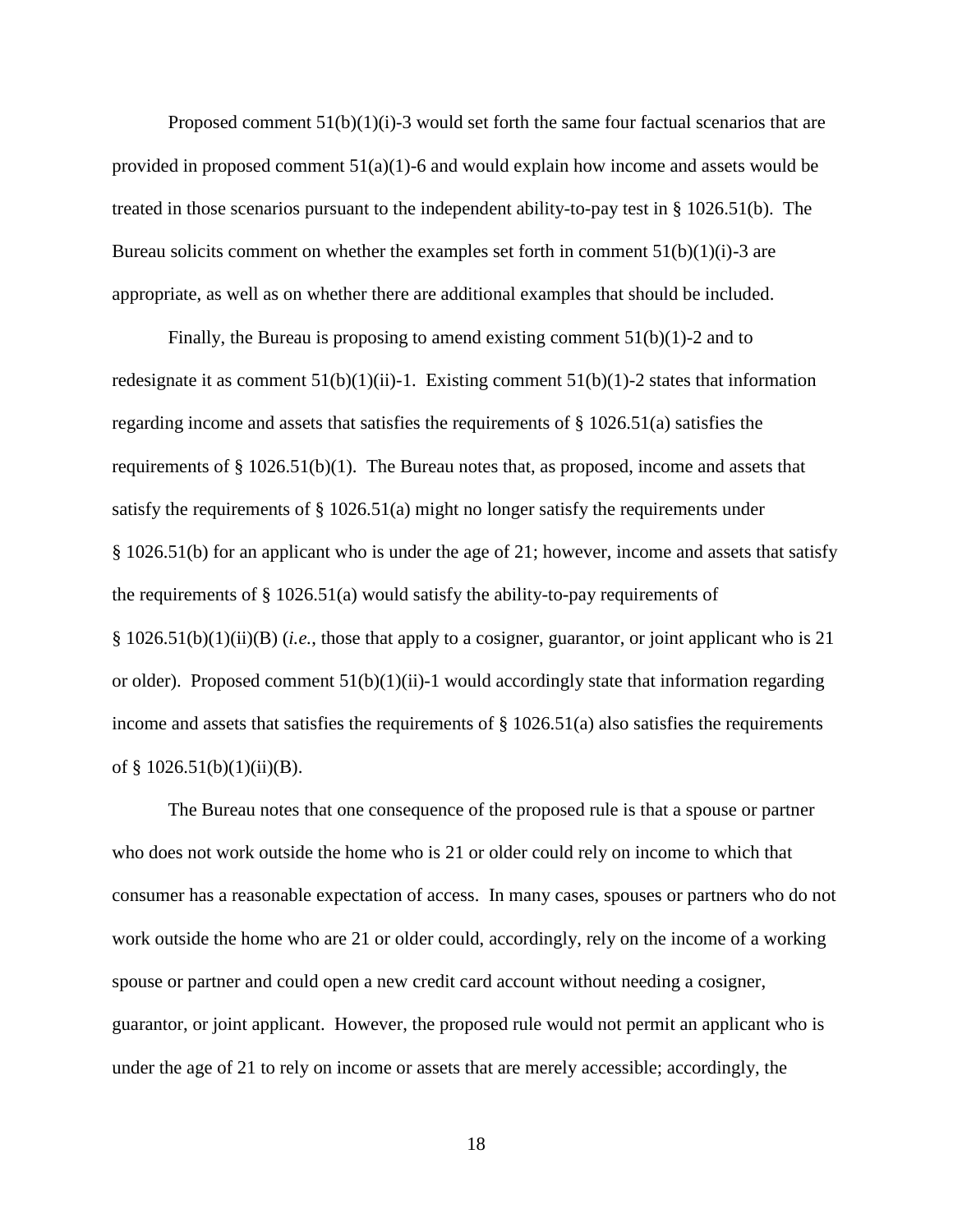Bureau expects that in some cases, depending on the specific circumstances, nonworking spouses or partners under the age of 21 may need to apply jointly with their income-earning spouse or partner or to offer that spouse or partner as a guarantor on the account. The Bureau believes that this outcome is consistent with the independent ability-to-pay standard that section  $127(c)(8)$  of TILA applies to applicants who have not attained the age of 21. At the same time, the Bureau understands that the proposed rule may make it more difficult for spouses or partners under 21 who do not work outside the home to obtain credit, as compared to spouses or partners who are 21 or older who do not work outside the home.

The Bureau solicits comment on whether additional guidance is appropriate or necessary to clarify application of the rule to applicants under the age of 21, particularly spouses or partners who do not work outside the home. If such clarification is warranted, the Bureau solicits comment on how such guidance could be provided in a manner consistent with both section 127(c)(8) of TILA, the Equal Credit Opportunity Act, and Regulation B.<sup>28</sup> The Bureau notes that a prohibition on discrimination based on marital status is a long-standing and fundamental tenet of fair lending law and, given that section  $127(c)(8)$  of TILA imposes a more stringent independent ability-to-pay standard on applicants who are under the age of 21 than on those who are 21 or older, the Bureau believes it would be inappropriate to apply the "reasonable expectation of access" income standard to all applicants who are under 21.

#### **IV. Section 1022(b)(2) of the Dodd-Frank Act**

In developing the proposed rule, the Bureau has considered the potential benefits, costs, and impacts,<sup>29</sup> and has consulted or offered to consult with the prudential regulators and the

<sup>28</sup> 15 U.S.C. 1691 *et seq.*; 12 CFR part 1002.

<sup>&</sup>lt;sup>29</sup> Specifically, section  $1022(b)(2)(A)$  of the Dodd-Frank Act calls for the Bureau to consider the potential benefits and costs of a regulation to consumers and covered persons, including the potential reduction of access by consumers to consumer financial products or services; the impact on insured depository institutions and credit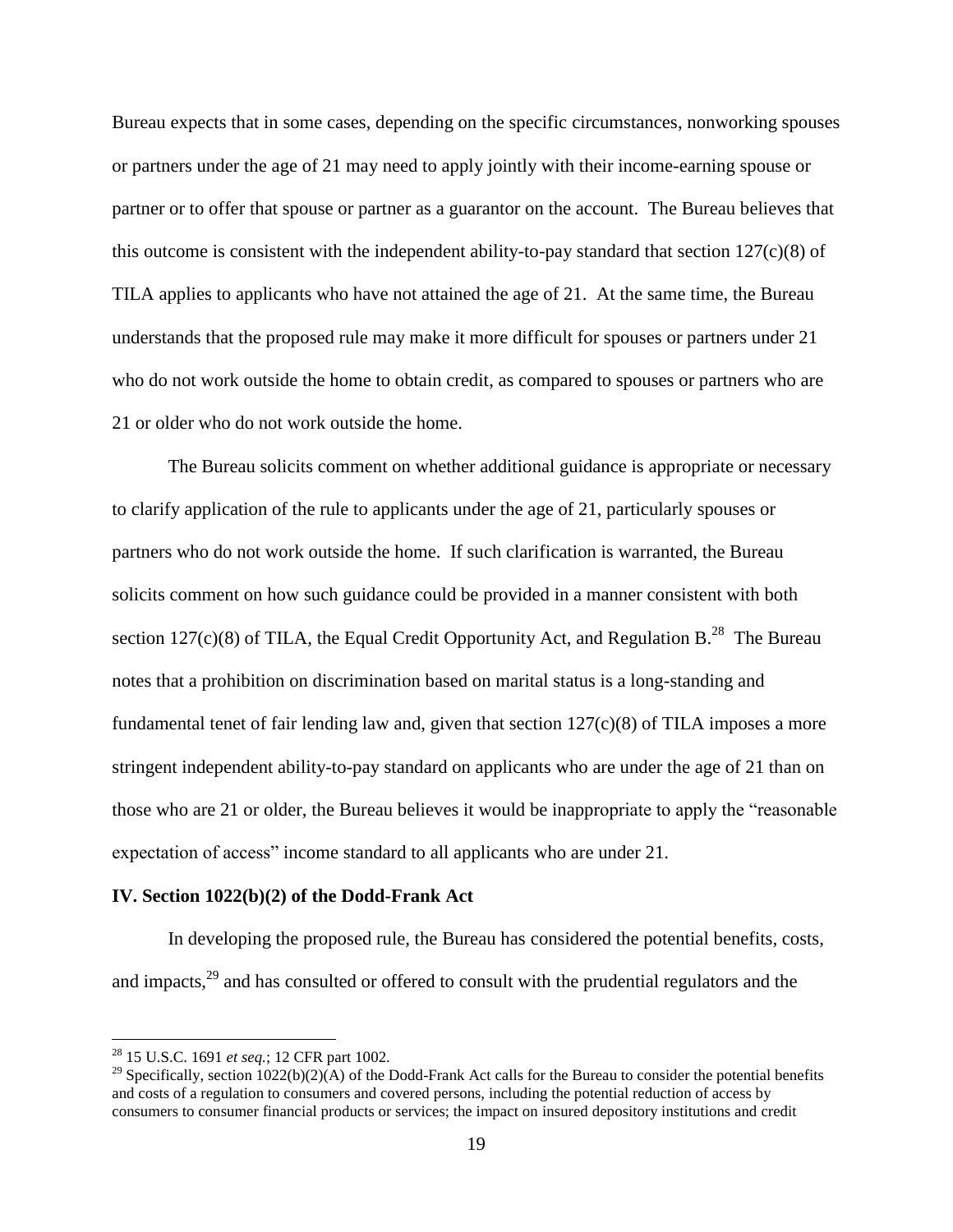Federal Trade Commission, including regarding consistency with any prudential, market, or systemic objectives administered by such agencies.

The proposal would amend § 1026.51(a) to permit the consideration, for applicants 21 or older, of income and assets to which the applicant has a reasonable expectation of access. Currently, § 1026.51(a) requires that issuers consider the consumer's independent ability to make the required minimum periodic payments under the terms of the account, based on the consumer's income or assets.

The proposal would allow issuers to extend credit (either open credit card accounts under open end consumer credit plans, or increase credit limits applicable to such accounts) in circumstances where they are currently prohibited from doing so, notably in response to applications from consumers 21 or older that rely on income or assets to which the applicant only has a reasonable expectation of access. Extensions of credit based on the consideration of such income or assets would likely benefit both covered persons (the creditors) and consumers (the applicants) since in most circumstances, creditors would not extend credit, nor would adult applicants accept the offer were it not in the mutual interest of both parties. While in theory certain consumer and issuer behaviors could lead to situations where consumers enter into credit contracts that are harmful to their own financial situation, it seems unlikely that preventing creditors from extending credit in such situations would prevent many such cases, while it may prevent many mutually beneficial transactions. At present, the Bureau does not have data with which to quantify the relative credit performance of applicants who received credit on the basis of income or assets to which the applicant had only a reasonable expectation of access compared

unions with \$10 billion or less in total assets as described in section 1026 of the Act; and the impact on consumers in rural areas. This discussion considers the impacts of the proposed rule relative to existing law.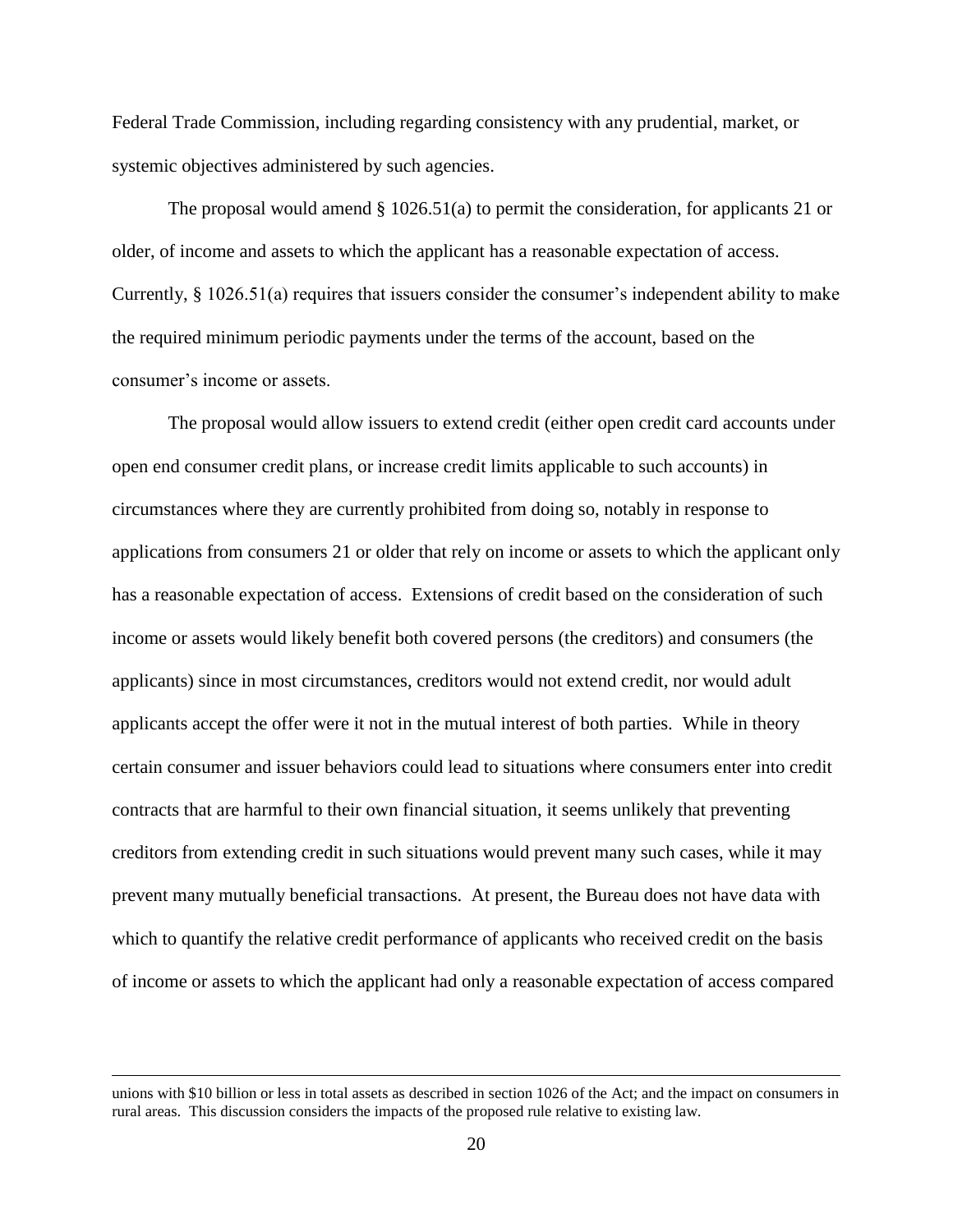to other types of applicants. The Bureau seeks data on the prevalence of such applications and evidence regarding the performance of such loans.

The proposal itself does not impose additional compliance costs on covered persons since all methods of compliance under current law will remain available to covered persons if the proposal is adopted,<sup>30</sup> and a covered person who is in compliance with current law need not take any additional action if the proposal is adopted.

Finally, the proposed rule would have no unique impact on insured depository institutions or insured credit unions with \$10 billion or less in assets as described in section 1026 of the Dodd-Frank Act, nor would the proposed rule have a unique impact on rural consumers.

The Bureau requests comments on the potential benefits, costs, and impacts of the proposal.

#### **V. Regulatory Flexibility Act**

 $\overline{a}$ 

The Regulatory Flexibility Act (RFA), as amended by the Small Business Regulatory Enforcement Fairness Act of 1996, requires each agency to consider the potential impact of its regulations on small entities, including small businesses, small governmental units, and small not-for-profit organizations.<sup>31</sup> The RFA defines a "small business" as a business that meets the size standard developed by the Small Business Administration pursuant to the Small Business Act. $32$ 

The RFA generally requires an agency to conduct an initial regulatory flexibility analysis (IRFA) and a final regulatory flexibility analysis (FRFA) of any rule subject to notice-and-

 $30$  While proposed § 1026.51(a) would permit a card issuer to consider a third party's income or assets to which a consumer has a reasonable expectation of access, an issuer also would be permitted to continue to consider only the applicant's independent ability to pay.

<sup>31</sup> 5 U.S.C. 601 *et seq*. The Bureau is not aware of any governmental units or not-for-profit organizations to which the proposal would apply.

 $325$  U.S.C. 601(3). The Bureau may establish an alternative definition after consultation with the Small Business Administration and an opportunity for public comment. *Id.*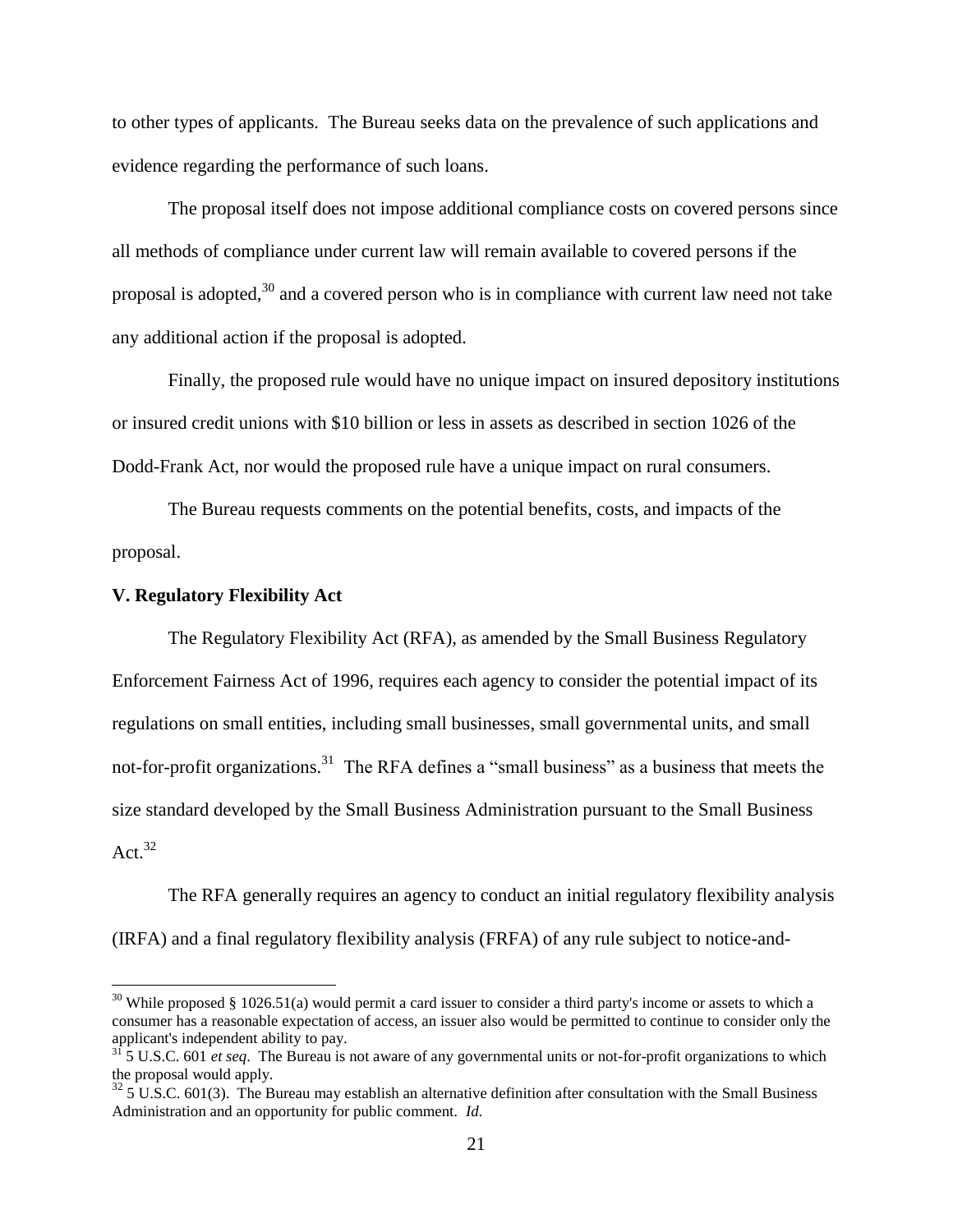comment rulemaking requirements, unless the agency certifies that the rule will not have a significant economic impact on a substantial number of small entities.<sup>33</sup> The Bureau also is subject to certain additional procedures under the RFA involving the convening of a panel to consult with small business representatives prior to proposing a rule for which an IRFA is required.<sup>34</sup>

An IRFA is not required for the proposal because the proposal, if adopted, would not have a significant economic impact on any small entities. The Bureau does not expect the proposal to impose costs on covered persons. All methods of compliance under current law will remain available to small entities if the proposal is adopted. Thus, a small entity that is in compliance with current law need not take any additional action if the proposal is adopted.

Accordingly, the undersigned certifies that this proposal, if adopted, would not have a significant economic impact on a substantial number of small entities.

#### **VI. Paperwork Reduction Act**

This proposal would amend Regulation Z, 12 CFR 1026. The collections of information related to Regulation Z have been previously reviewed and approved by the Office of Management and Budget (OMB) in accordance with the Paperwork Reduction Act of 1995 (PRA)<sup>35</sup> and assigned OMB Control Number 3170-0015. Under the PRA, the Bureau may not conduct or sponsor, and a person is not required to respond to, an information collection unless the information collection displays a valid control number assigned by OMB. As discussed below, the Bureau does not believe that this proposed rule would impose any new collection of information or any increase to the previously approved estimated burden associated with the information collections in Regulation Z.

<sup>33</sup> 5 U.S.C. 603-605.

 $34$  5 U.S.C. 609.

<sup>35</sup> 44 U.S.C. 3501 *et seq.*.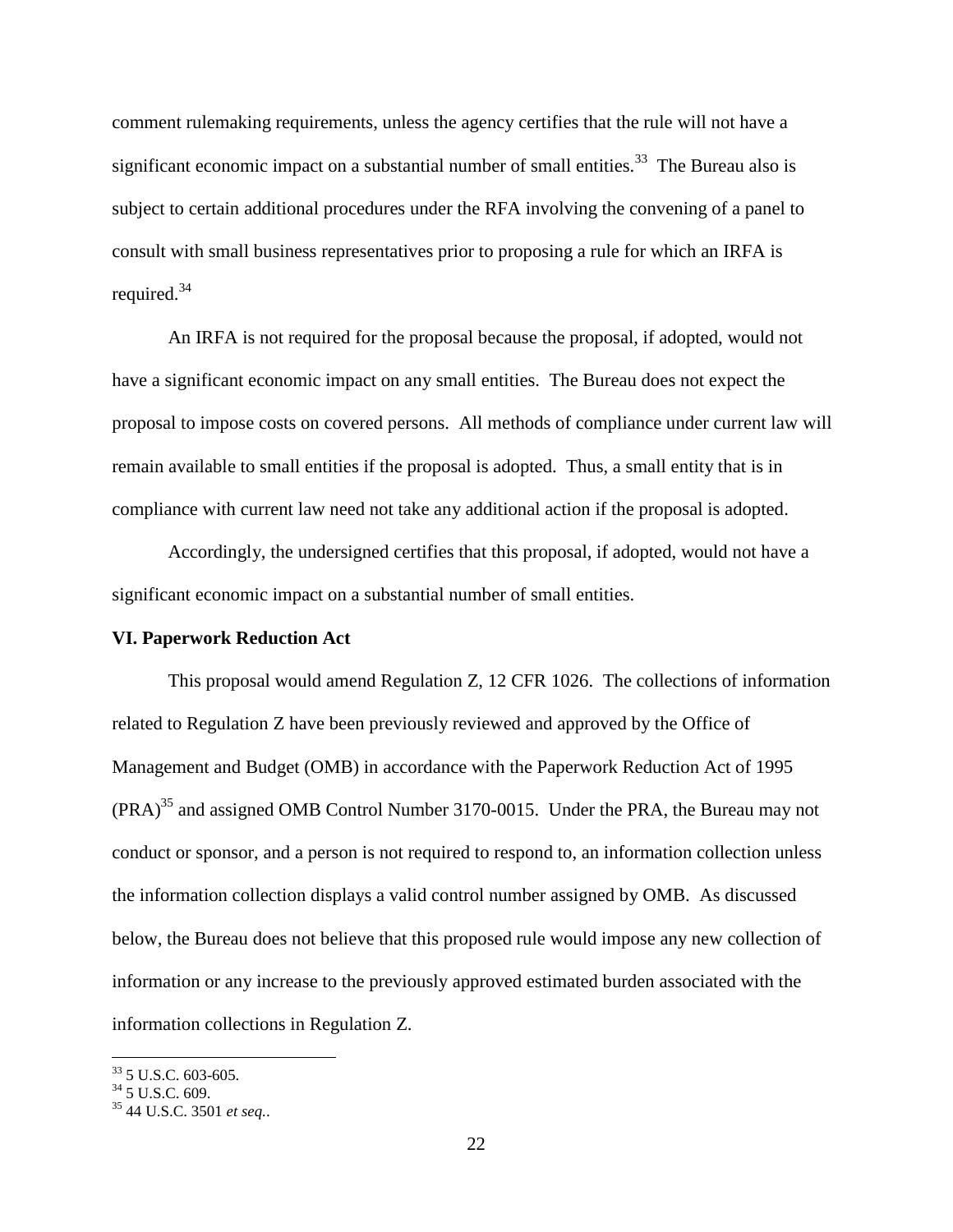If this proposal to amend Regulation Z is adopted, card issuers will be permitted, but not required, to consider additional sources of income and assets for purposes of § 1026.51(a), when evaluating an application for a new credit card account under an open-end (not home-secured) consumer credit plan. The Bureau believes that any burden associated with updating compliance under the proposed provisions is already accounted for in the previously approved burden estimates associated with the collection in Regulation Z under the Board's January 2010 Final Rule estimates, which were incorporated by reference in the Board's March 2011 Final Rule.<sup>36</sup> Accordingly, for the reasons stated above, the Bureau estimates that there would not be an increase in the one-time or ongoing burden to comply with the requirements under proposed § 1026.51.

Although the Bureau does not believe that the proposed rule imposes any new collection of information or any increase to the previously approved estimated burden associated with the collections in Regulation Z, the Bureau solicits comment on the proposed modification to § 1026.51 or any other aspect of the proposal for purposes of the PRA. Comments on the collection of information requirements should be sent to the Office of Management and Budget, Attention: Desk Officer for the Consumer Financial Protection Bureau, Office of Information and Regulatory Affairs, Washington, D.C., 20503, or via the internet to http://oira\_submission@omb.eop.gov, with copies to the Bureau at the Consumer Financial Protection Bureau (Attention: PRA Office), 1700 G Street, NW, Washington, D.C. 20552, or by the internet to [CFPB\\_Public\\_PRA@cfpb.gov.](mailto:CFPB_Public_PRA@cfpb.gov) All comments will become a matter of public record.

<sup>36</sup> *See* 75 FR 7658, 7791 (Feb. 22, 2010) for the Board's burden analysis under the Paperwork Reduction Act. *See* also 76 FR 22948, 22996 (Apr. 25, 2011).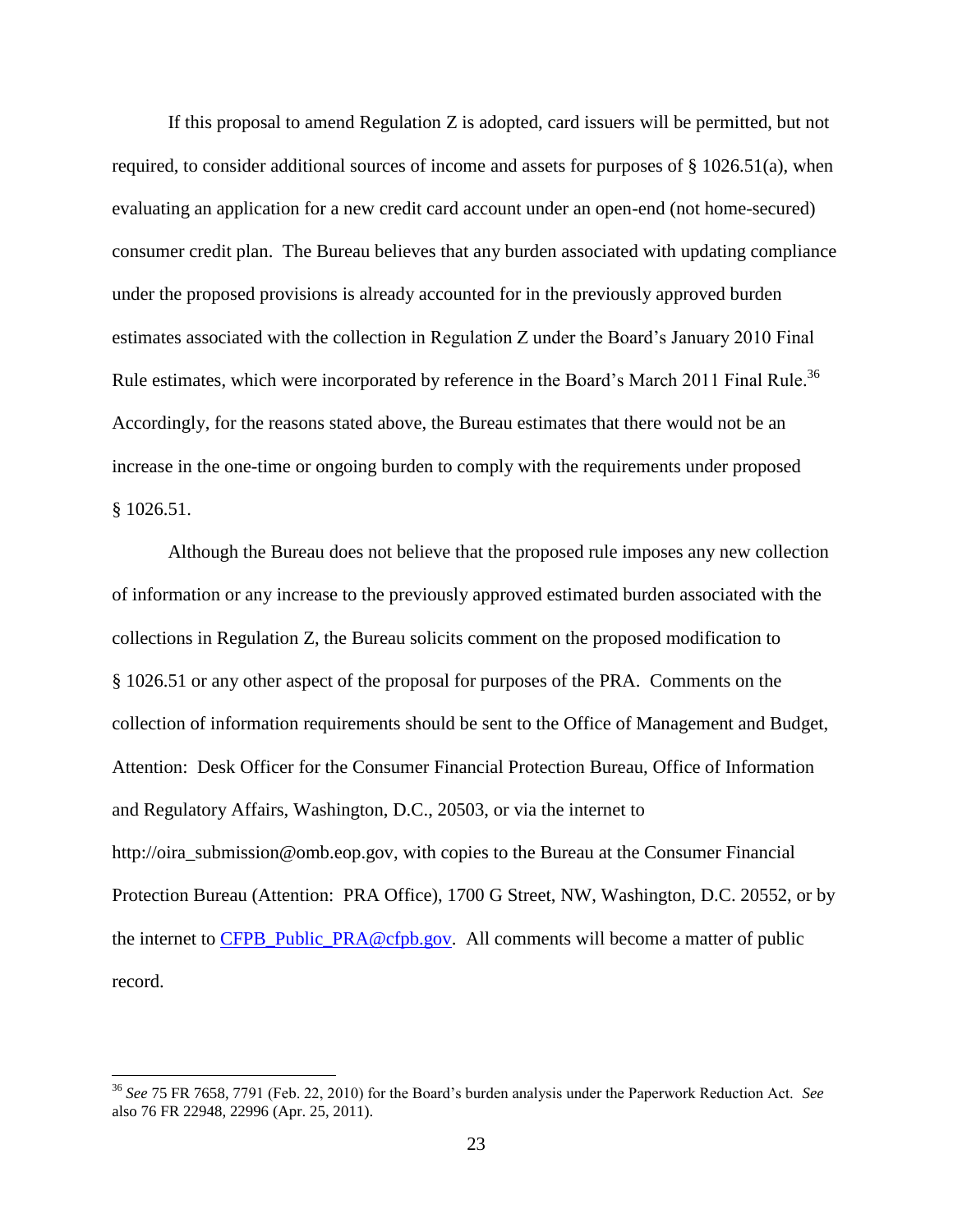#### **Text of Proposed Revisions**

Certain conventions have been used to highlight the proposed changes to the text of the regulation and official interpretation. New language is shown inside ►bold-faced arrows◄, while language that would be deleted is set off with **[**bold-faced brackets**]**.

#### **List of Subjects in 12 CFR Part 1026**

Advertising, Consumer protection, Credit, Credit unions, Mortgages, National banks,

Reporting and recordkeeping requirements, Savings associations, Truth in lending.

# **Authority and Issuance**

For the reasons set forth in the preamble above, the Bureau proposes to amend Part 1026

of Chapter X in Title 12 of the Code of Federal Regulations as follows:

## **PART 1026 – TRUTH IN LENDING (REGULATION Z)**

1. The authority citation for Part 1026 continues to read as follows:

**Authority:** 12 U.S.C. 5512, 5581; 15 U.S.C. 1601 *et seq.*

# **Subpart G—Special Rules Applicable to Credit Card Accounts and Open-End Credit Offered to College Students**

2. Section 1026.51 is amended by revising paragraphs  $(a)(1)$  and  $(b)(1)$  as follows:

# **§ 1026.51 Ability to Pay.**

(a) *General rule.* (1)(i) *Consideration of ability to pay.* A card issuer must not open a credit card account for a consumer under an open-end (not home-secured) consumer credit plan, or increase any credit limit applicable to such account, unless the card issuer considers the consumer's **[**independent**]** ability to make the required minimum periodic payments under the terms of the account based on the consumer's income or assets and ►the consumer's◄ current obligations.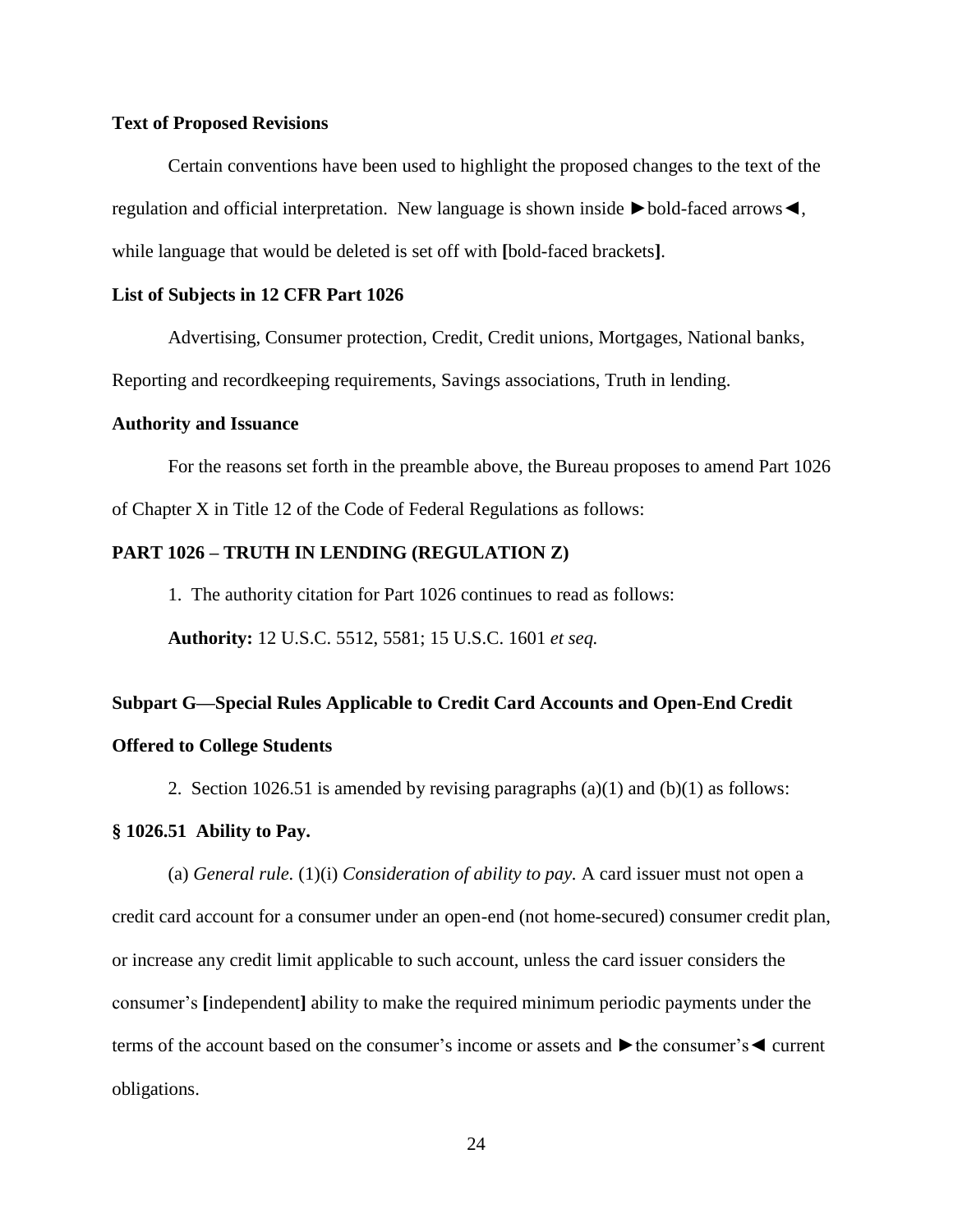(ii) *Reasonable policies and procedures.* Card issuers must establish and maintain reasonable written policies and procedures to consider a consumer's ►income or assets and a consumer's current obligations, which may include any income and assets to which the consumer has a reasonable expectation of access◄ **[**independent income or assets and current obligations**]**. Reasonable policies and procedures to consider a consumer's **[**independent**]** ability to make the required payments include the consideration of at least one of the following: The ratio of debt obligations to income; the ratio of debt obligations to assets; or the income the consumer will have after paying debt obligations. It would be unreasonable for a card issuer to not review any information about a consumer's ►current obligations,◄ income, ►or ◄ assets **[**, or current obligations**]**, or to issue a credit card to a consumer who does not have any **[**independent**]** income or assets.

\* \* \* \* \*

(b) *Rules affecting young consumers.* (1) *Applications from young consumers.* A card issuer may not open a credit card account under an open-end (not home-secured) consumer credit plan for a consumer less than 21 years old, unless the consumer has submitted a written application and the card issuer has:

(i) Financial information indicating the consumer has an independent ability to make the required minimum periodic payments on the proposed extension of credit in connection with the account**[**, consistent with paragraph (a) of this section**]**; or

(ii)(A) A signed agreement of a cosigner, guarantor, or joint applicant who is at least 21 years old to be either secondarily liable for any debt on the account incurred by the consumer before the consumer has attained the age of 21 or jointly liable with the consumer for any debt on the account; and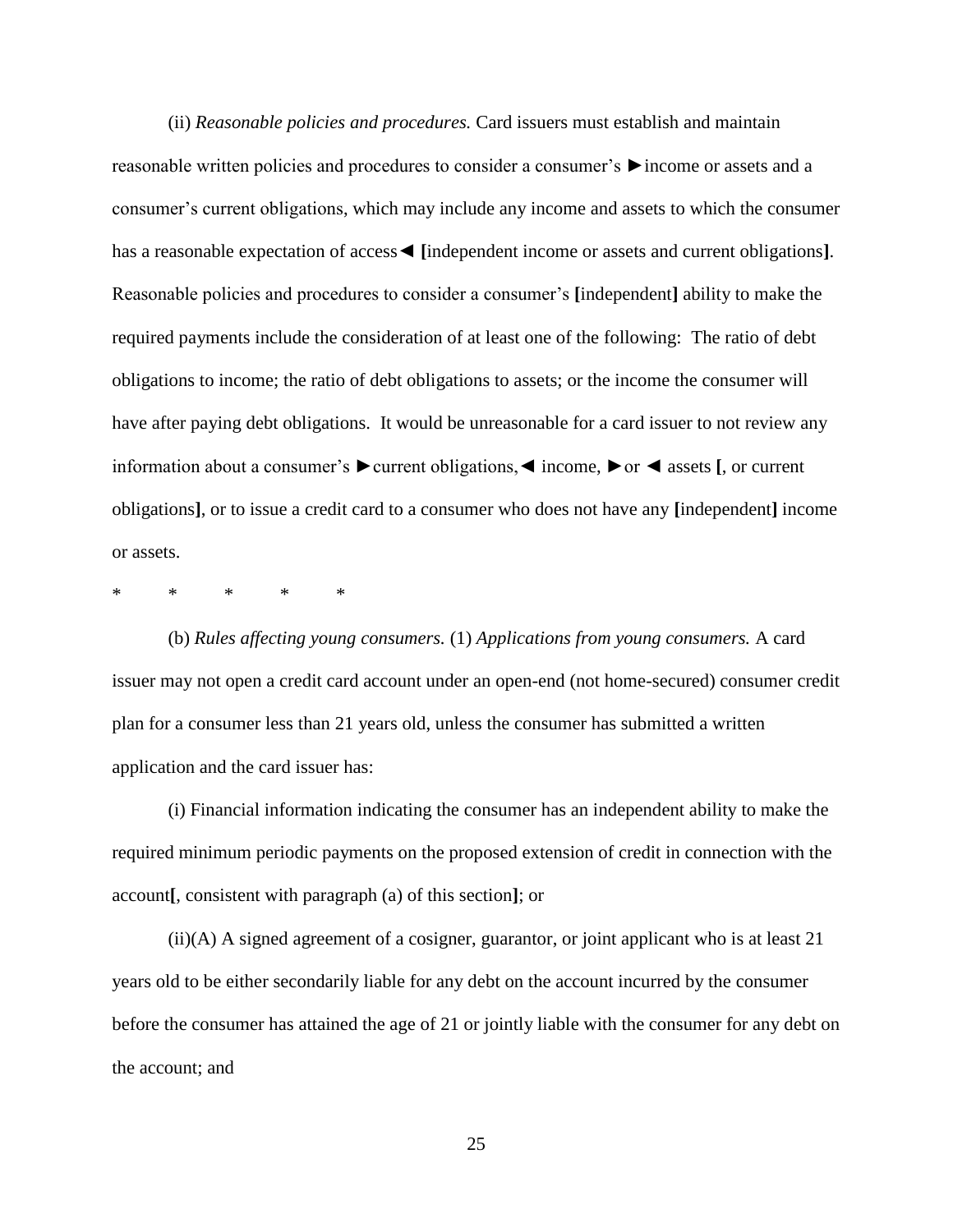(B) Financial information indicating such cosigner, guarantor, or joint applicant has the **[**independent**]** ability to make the required minimum periodic payments on such debts, consistent with paragraph (a) of this section.

(2) *Credit line increases for young consumers.* If a credit card account has been opened pursuant to paragraph  $(b)(1)(ii)$  of this section, no increase in the credit limit may be made on such account before the consumer attains the age of 21 unless the cosigner, guarantor, or joint applicant who assumed liability at account opening agrees in writing to assume liability on the increase.

3. In Supplement I to Part 1026 under *Section 1026.51 Ability to Pay*:

A. Under subheading *51(a) General rule* and subheading *51(a)(1) Consideration of ability to pay*:

i. Paragraph 1. is revised.

ii. Paragraph 2. is revised.

iii. Paragraph 3. remains the same.

iv. Paragraph 4. and subparagraphs i., ii., and iii. under that paragraph are added.

v. Paragraph 5. and subparagraphs i., ii., iii., and iv. under that paragraph are added.

vi. Paragraph 6. and subparagraphs i., ii., iii., and iv. under that paragraph are added.

vii. Original paragraph 4. and subparagraphs i., ii., and iii. under that paragraph are removed.

viii. Original paragraph 5. is renumbered.

ix. Original paragraph 6. is renumbered.

B. Under subheading 51(b) *Rules affecting young consumers* and subheading 51(b)(1) *Applications from young consumers*: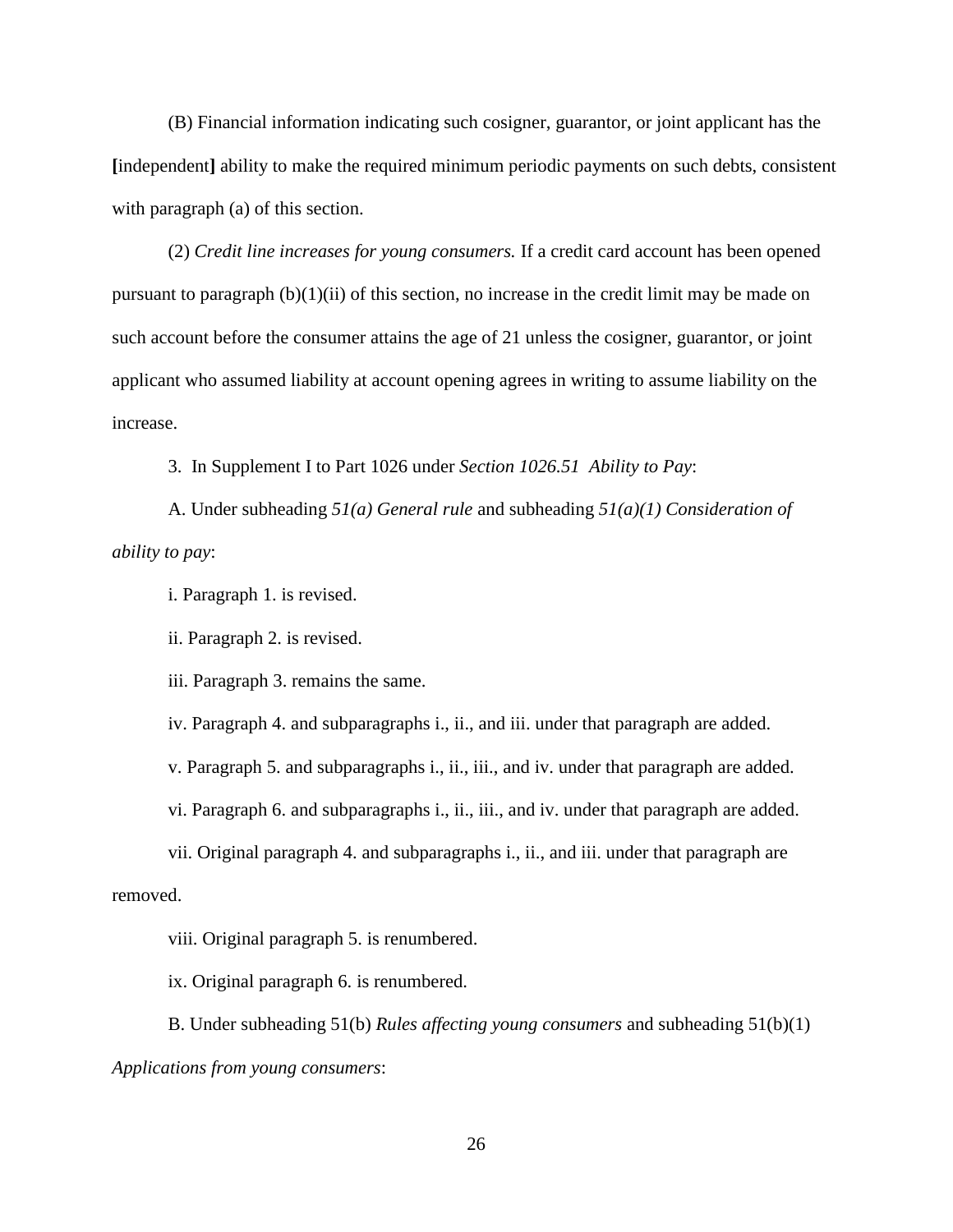i. Paragraph 1. remains the same.

ii. Subheading *Paragraph 51(b)(1)(i)*, paragraph 1. under that subheading paragraph, and subparagraphs i., ii., and iii. under that paragraph are added.

iii. Paragraph 2. and subparagraphs i., ii., iii., and iv. under that paragraph are added.

iv. Paragraph 3. and subparagraphs i., ii., iii., and iv. are added.

v. Subheading *Paragraph 51(b)(1)(ii)* is added and original paragraph 2. under that subheading paragraph is renumbered and revised.

#### **SUPPLEMENT I TO PART 1026—OFFICIAL INTERPRETATIONS**

\* \* \* \* \*

*Section 1026.51—Ability to Pay*

*51(a) General rule.*

*51(a)(1) Consideration of ability to pay.*

1. *Consideration of additional factors.* Section 1026.51(a) requires a card issuer to consider a consumer's **[**independent**]** ability to make the required minimum periodic payments under the terms of an account based on the consumer's **[**independent**]** income or assets and current obligations. The card issuer may also consider consumer reports, credit scores, and other factors, consistent with Regulation B (12 CFR part 1002).

2. *Ability to pay as of application or consideration of increase.* A card issuer complies with § 1026.51(a) if it bases its determination regarding a consumer's **[**independent**]** ability to make the required minimum periodic payments on the facts and circumstances known to the card issuer at the time the consumer applies to open the credit card account or when the card issuer considers increasing the credit line on an existing account.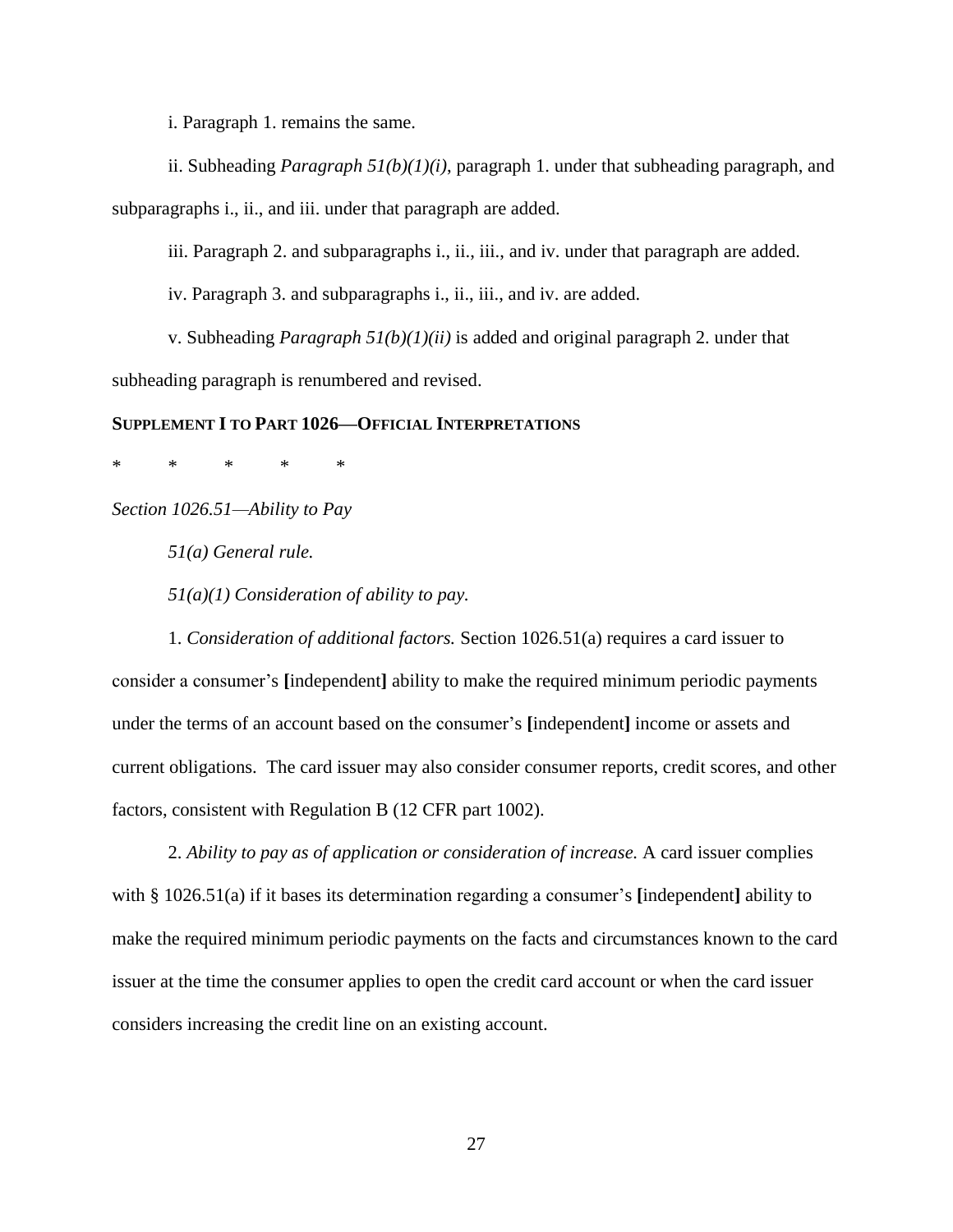3. *Credit line increase.* When a card issuer considers increasing the credit line on an existing account, § 1026.51(a) applies whether the consideration is based upon a request of the consumer or is initiated by the card issuer.

►4. *Consideration of income and assets.* For purposes of § 1026.51(a):

i. A card issuer may consider any current or reasonably expected income and assets of the consumer or consumers who are applying for a new account or will be liable for debts incurred on that account, including a cosigner or guarantor. Similarly, when a card issuer is considering whether to increase the credit limit on an existing account, the card issuer may consider any current or reasonably expected income and assets of the consumer or consumers who are accountholders, cosigners, or guarantors, and are liable for debts incurred on that account. A card issuer may also consider any income and assets to which an applicant, accountholder, cosigner, or guarantor who is or will be liable for debts incurred on the account has a reasonable expectation of access.

ii. Current or reasonably expected income includes, for example, current or expected salary, wages, bonus pay, tips, and commissions. Employment may be full-time, part-time, seasonal, irregular, military, or self-employment. Other sources of income include interest or dividends, retirement benefits, public assistance, alimony, child support, or separate maintenance payments. Assets include savings accounts or investments.

iii. Consideration of the income and assets of authorized users, household members, or other persons who are not liable for debts incurred on the account does not satisfy the requirement to consider the consumer's income or assets, unless the consumer has a reasonable expectation of access to such income or assets or a Federal or State statute or regulation grants a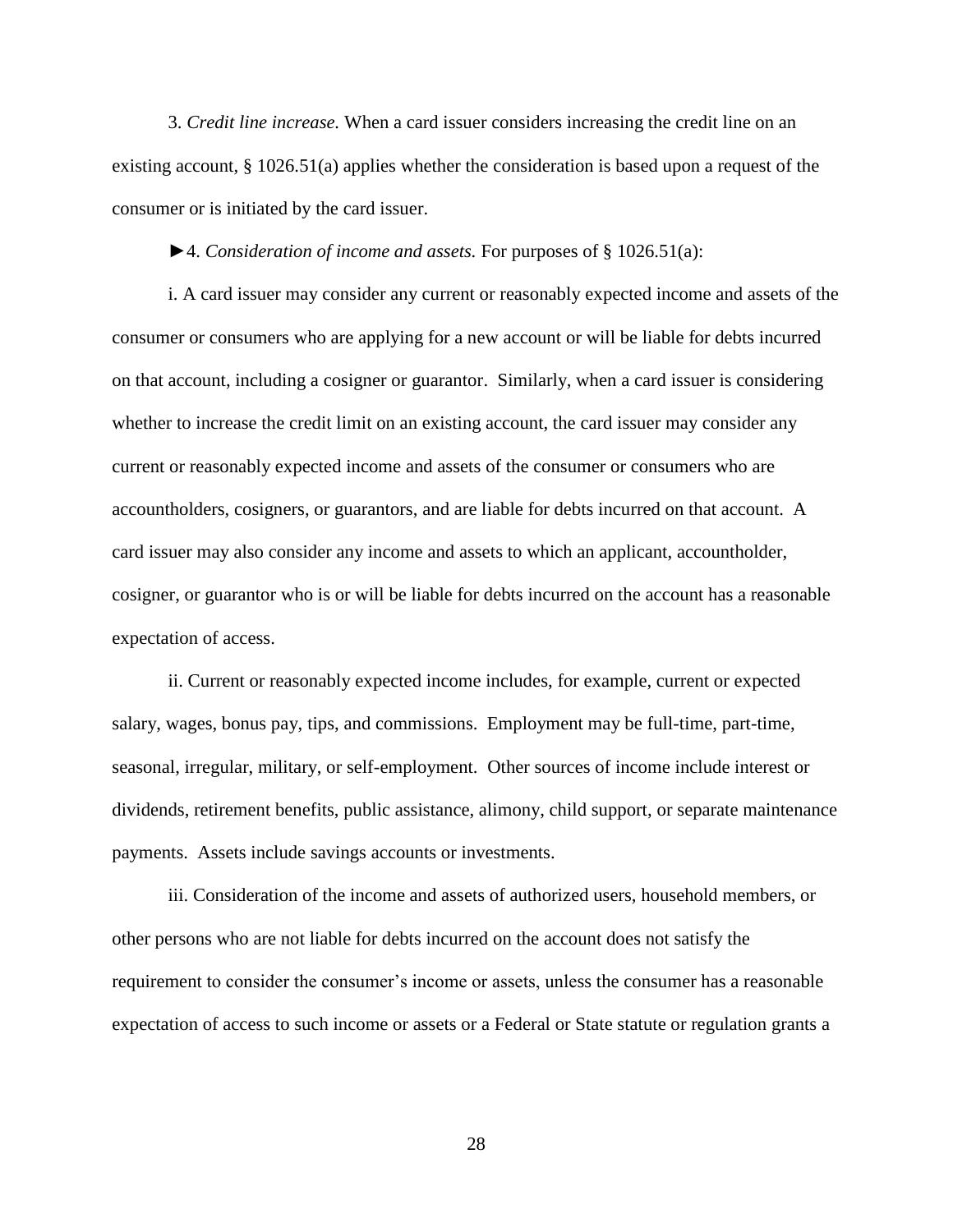consumer who is liable for debts incurred on the account an ownership interest in such income and assets.

5. *Information regarding income and assets.* For purposes of § 1026.51(a), a card issuer may consider the consumer's income and assets based on the following information:

i. Information provided by the consumer in connection with the account, including information provided by the consumer through the application process. For example, card issuers may rely on information provided by applicants in response to a request for "salary," "income," "assets," "available income," "accessible income," or other language requesting that the applicant provide information regarding current or reasonably expected income and/or assets or any income and/or assets to which the applicant has a reasonable expectation of access. However, card issuers may not rely solely on information provided in response to a request for "household income." Instead, the card issuer would need to obtain additional information about an applicant's income (such as by contacting the applicant).

ii. Information provided by the consumer in connection with any other financial relationship the card issuer or its affiliates have with the consumer (subject to any applicable information-sharing rules).

iii. Information obtained through third parties (subject to any applicable informationsharing rules).

iv. Information obtained through any empirically derived, demonstrably and statistically sound model that reasonably estimates a consumer's income and/or assets, including any income and/or assets to which the consumer has a reasonable expectation of access.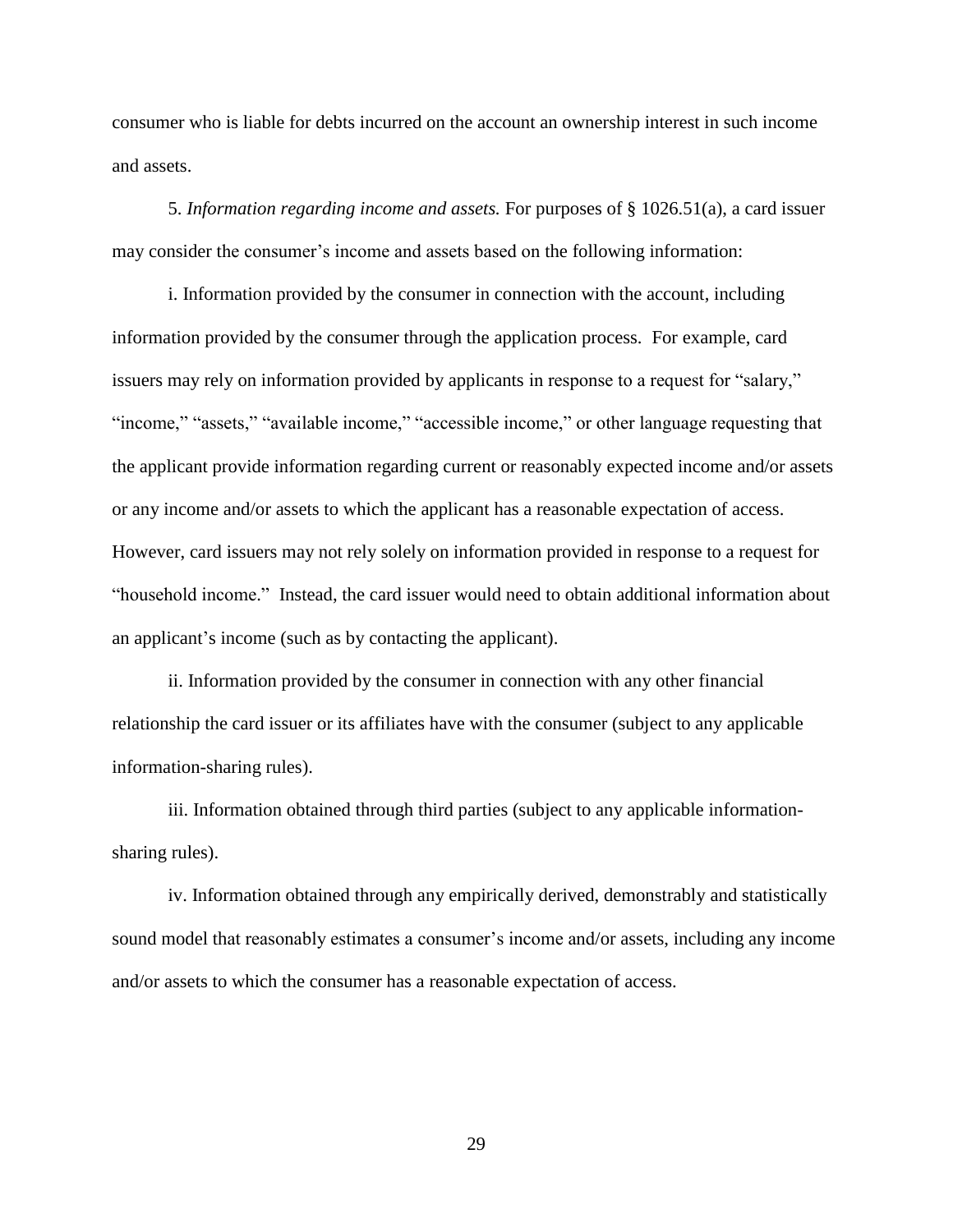6. *Examples of considering income.* Assume that an applicant is not employed but shares a household with another individual (the "household member") who is employed. The applicant is age 21 or older so § 1026.51(b) does not apply.

i. If the household member's salary is deposited into a joint account shared with the applicant, a card issuer may consider that salary to be the applicant's income for purposes of  $§ 1026.51(a).$ 

ii. The household member's salary is deposited into an account to which the applicant does not have access. However, the household member regularly transfers a portion of that salary into an account to which the applicant does have access, which the applicant uses for the payment of household or other expenses. A card issuer is permitted to consider the portion of the salary deposited into the account to which the applicant has access as the applicant's income for purposes of  $\S$  1026.51(a).

iii. No portion of the household member's salary is deposited into an account to which the applicant has access. However, the household member regularly uses that salary to pay for the applicant's expenses. A card issuer is permitted to consider the household member's salary to be the applicant's income for purposes of  $\S$  1026.51(a) because the applicant has a reasonable expectation of access to that salary.

iv. No portion of the household member's salary is deposited into an account to which the applicant has access, the household member does not regularly use that salary to pay for the applicant's expenses, and no Federal or State statute or regulation grants the applicant an ownership interest in that salary. A card issuer is not permitted to consider the household member's salary as the applicant's income for purposes of  $\S$  1026.51(a).  $\blacktriangleleft$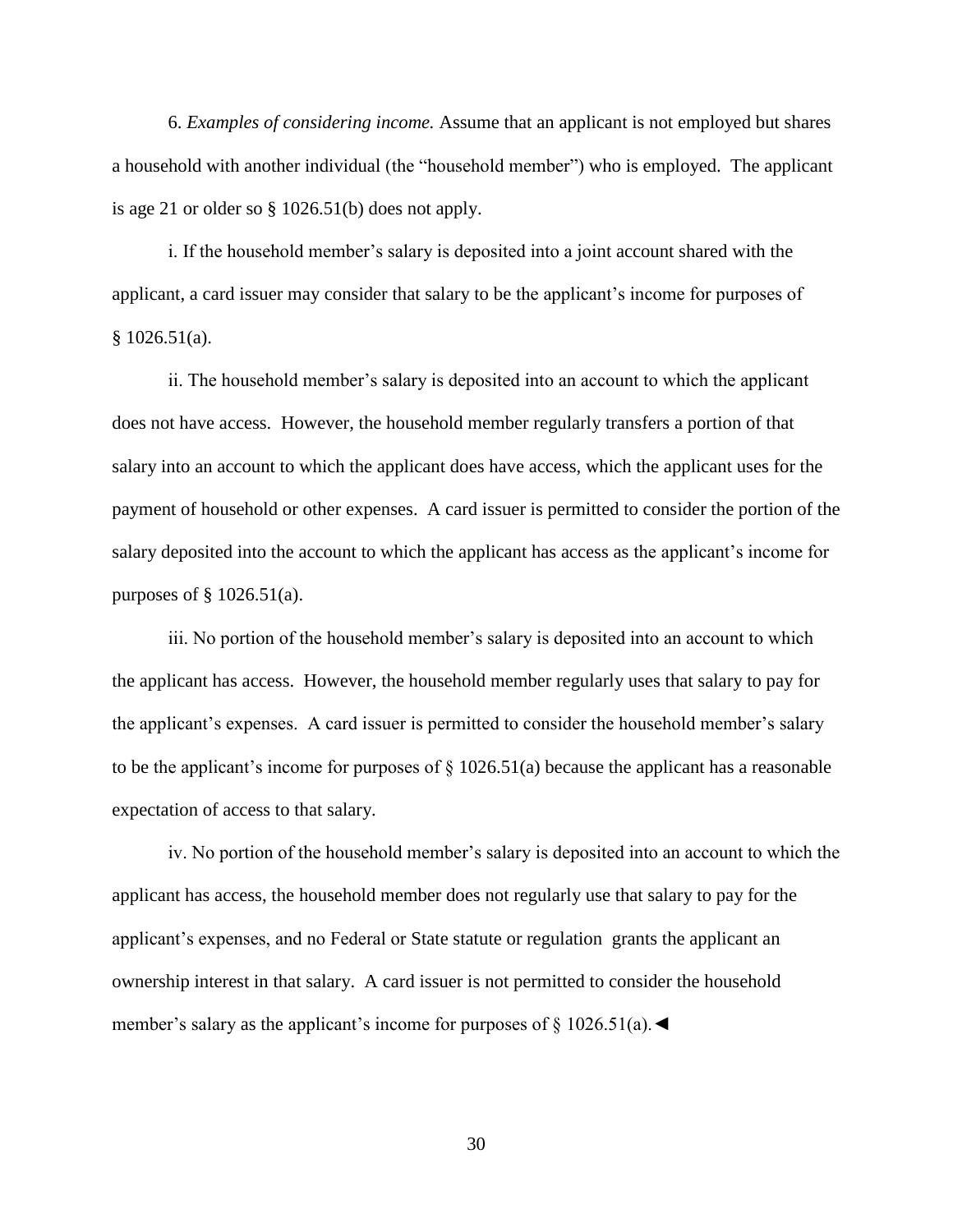**[**4. *Income and assets.* i. *Sources of information.* For purposes of § 1026.51(a), a card issuer may consider the consumer's income and assets based on:

A. Information provided by the consumer in connection with the credit card account under an open-end (not home-secured) consumer credit plan;

B. Information provided by the consumer in connection with any other financial relationship the card issuer or its affiliates have with the consumer (subject to any applicable information-sharing rules);

C. Information obtained through third parties (subject to any applicable informationsharing rules); and

D. Information obtained through any empirically derived, demonstrably and statistically sound model that reasonably estimates a consumer's income and assets.

ii. *Income and assets of persons liable for debts incurred on account.* For purposes of § 1026.51(a), a card issuer may consider any current or reasonably expected income and assets of the consumer or consumers who are applying for a new account and will be liable for debts incurred on that account. Similarly, when a card issuer is considering whether to increase the credit limit on an existing account, the card issuer may consider any current or reasonably expected income and assets of the consumer or consumers who are accountholders and are liable for debts incurred on that account. A card issuer may also consider any current or reasonably expected income and assets of a cosigner or guarantor who is or will be liable for debts incurred on the account. However, a card issuer may not use the income and assets of an authorized user or other person who is not liable for debts incurred on the account to satisfy the requirements of §1026.51, unless a Federal or State statute or regulation grants a consumer who is liable for debts incurred on the account an ownership interest in such income and assets. Information about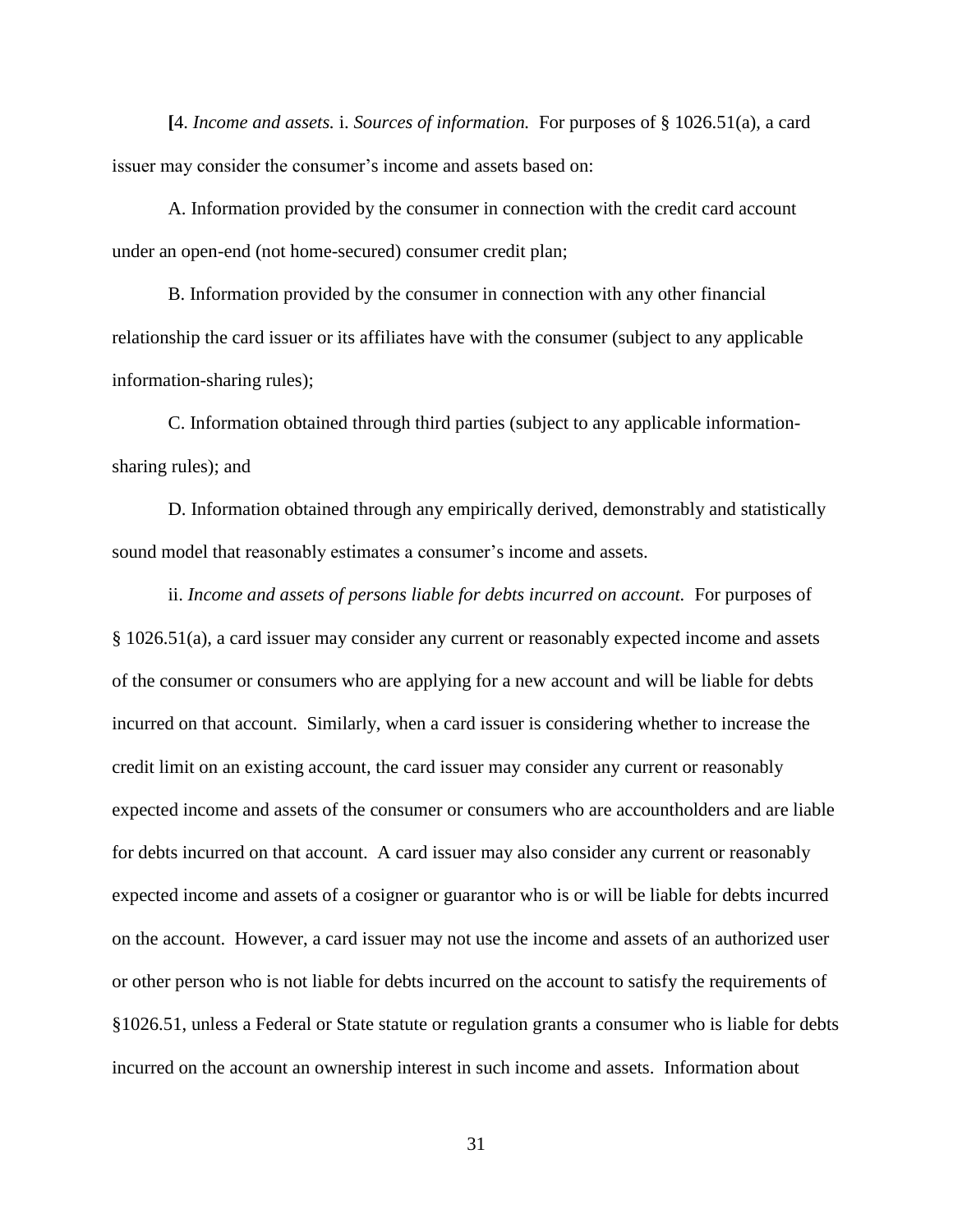current or reasonably expected income and assets includes, for example, information about current or expected salary, wages, bonus pay, tips, and commissions. Employment may be fulltime, part-time, seasonal, irregular, military, or self-employment. Other sources of income could include interest or dividends, retirement benefits, public assistance, alimony, child support, or separate maintenance payments. A card issuer may also take into account assets such as savings accounts or investments.

iii. *Household income and assets.* Consideration of information regarding a consumer's household income does not by itself satisfy the requirement in § 1026.51(a) to consider the consumer's independent ability to pay. For example, if a card issuer requests on its application forms that applicants provide their "household income," the card issuer may not rely solely on the information provided by applicants to satisfy the requirements of  $\S 1026.51(a)$ . Instead, the card issuer would need to obtain additional information about an applicant's independent income (such as by contacting the applicant). However, if a card issuer requests on its application forms that applicants provide their income without reference to household income (such as by requesting "income" or "salary"), the card issuer may rely on the information provided by applicants to satisfy the requirements of § 1026.51(a).**]**

►7◄ **[**5**]**. *Current obligations.* A card issuer may consider the consumer's current obligations based on information provided by the consumer or in a consumer report. In evaluating a consumer's current obligations, a card issuer need not assume that credit lines for other obligations are fully utilized.

►8◄ **[**6**]**. *Joint applicants and joint accountholders.* With respect to the opening of a joint account for two or more consumers or a credit line increase on such an account, the card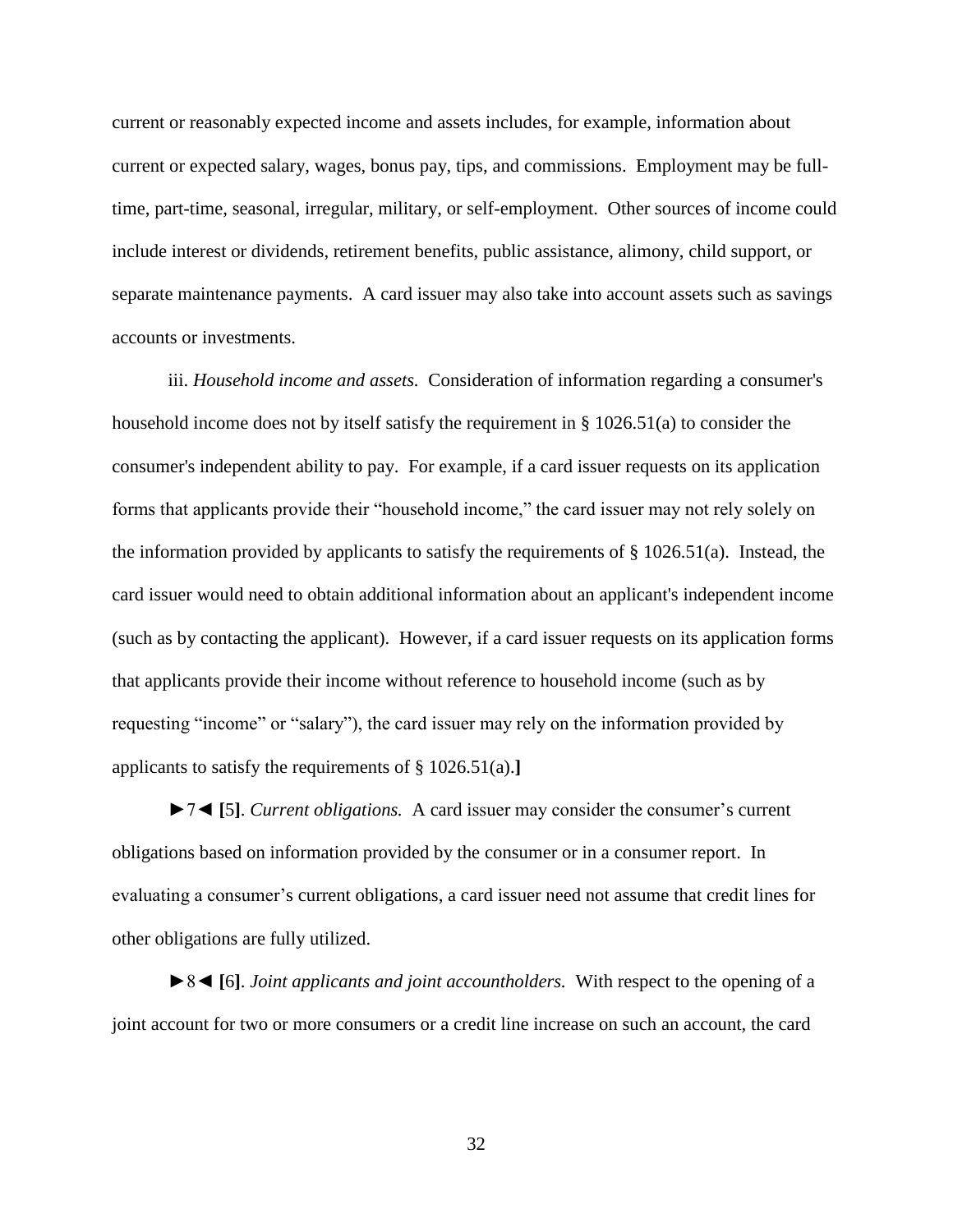issuer may consider the collective ability of all persons who are or will be liable for debts incurred on the account to make the required payments.

\* \* \* \* \*

*51(b) Rules affecting young consumers.*

\* \* \* \* \*

*51(b)(1) Applications from young consumers.*

1. *Relation to Regulation B.* In considering an application or credit line increase on the credit card account of a consumer who is less than 21 years old, creditors must comply with the applicable rules in Regulation B (12 CFR part 1002).

 $\blacktriangleright$  *Paragraph 51(b)(1)(i).* 

1. *Consideration of income and assets for young consumers.* For purposes of

 $§ 1026.51(b)(1)(i):$ 

i. A card issuer may consider any current or reasonably expected income and assets of the consumer or consumers who are applying for a new account or will be liable for debts incurred on that account, including a cosigner or guarantor. Similarly, when a card issuer is considering whether to increase the credit limit on an existing account, the card issuer may consider any current or reasonably expected income and assets of the consumer or consumers who are accountholders, cosigners, or guarantors and are liable for debts incurred on that account. However, because §  $1026.51(b)(1)(i)$  requires that the consumer who has not attained the age of 21 have an independent ability to make the required minimum periodic payments, the card issuer may only consider the current or reasonably expected income and assets of an applicant or accountholder who is less than 21 years old under  $\S 1026.51(b)(1)(i)$ . The card issuer may not consider income or assets to which an applicant, accountholder, cosigner, or guarantor, in each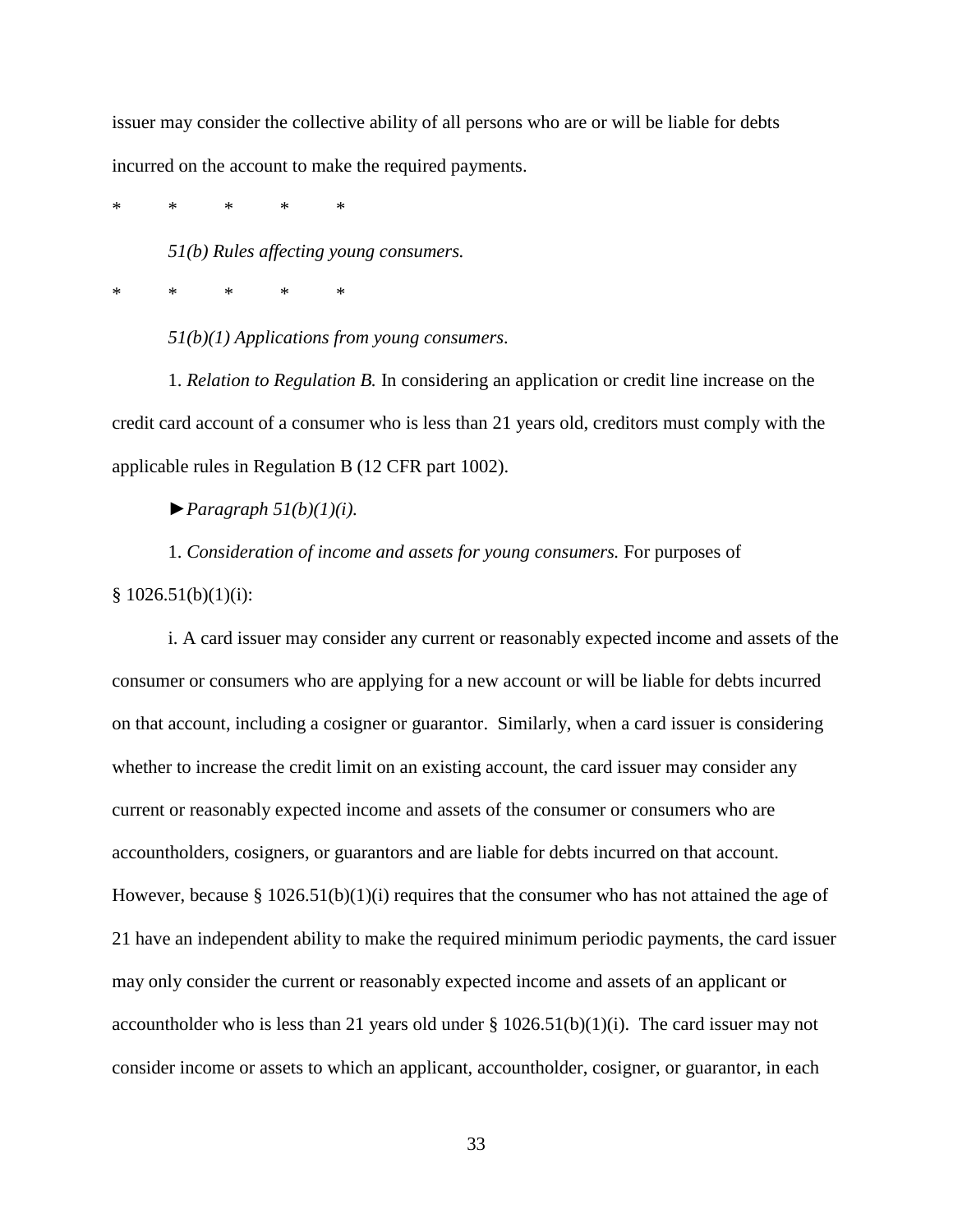case who is under the age of 21 and is or will be liable for debts incurred on the account, has only a reasonable expectation of access under  $\S 1026.51(b)(1)(i)$ .

ii. Current or reasonably expected income includes, for example, current or expected salary, wages, bonus pay, tips, and commissions. Employment may be full-time, part-time, seasonal, irregular, military, or self-employment. Other sources of income include interest or dividends, retirement benefits, public assistance, alimony, child support, or separate maintenance payments. Assets include savings accounts or investments.

iii. Consideration of the income and assets of authorized users, household members, or other persons who are not liable for debts incurred on the account does not satisfy the requirement to consider the consumer's income or assets, unless a Federal or State statute or regulation grants a consumer who is liable for debts incurred on the account an ownership interest in such income and assets.

2. *Information regarding income and assets for young consumers.* For purposes of § 1026.51(b)(1)(i), a card issuer may consider the consumer's income and assets based on the following information:

i. Information provided by the consumer in connection with the account, including information provided by the consumer through the application process. For example, card issuers may rely on information provided by applicants in response to a request for "salary," "income," "assets," or other language requesting that the applicant provide information regarding current or reasonably expected income and/or assets. However, card issuers may not rely solely on information provided in response to a request for "available income," "accessible income," or "household income." Instead, the card issuer would need to obtain additional information about an applicant's income (such as by contacting the applicant).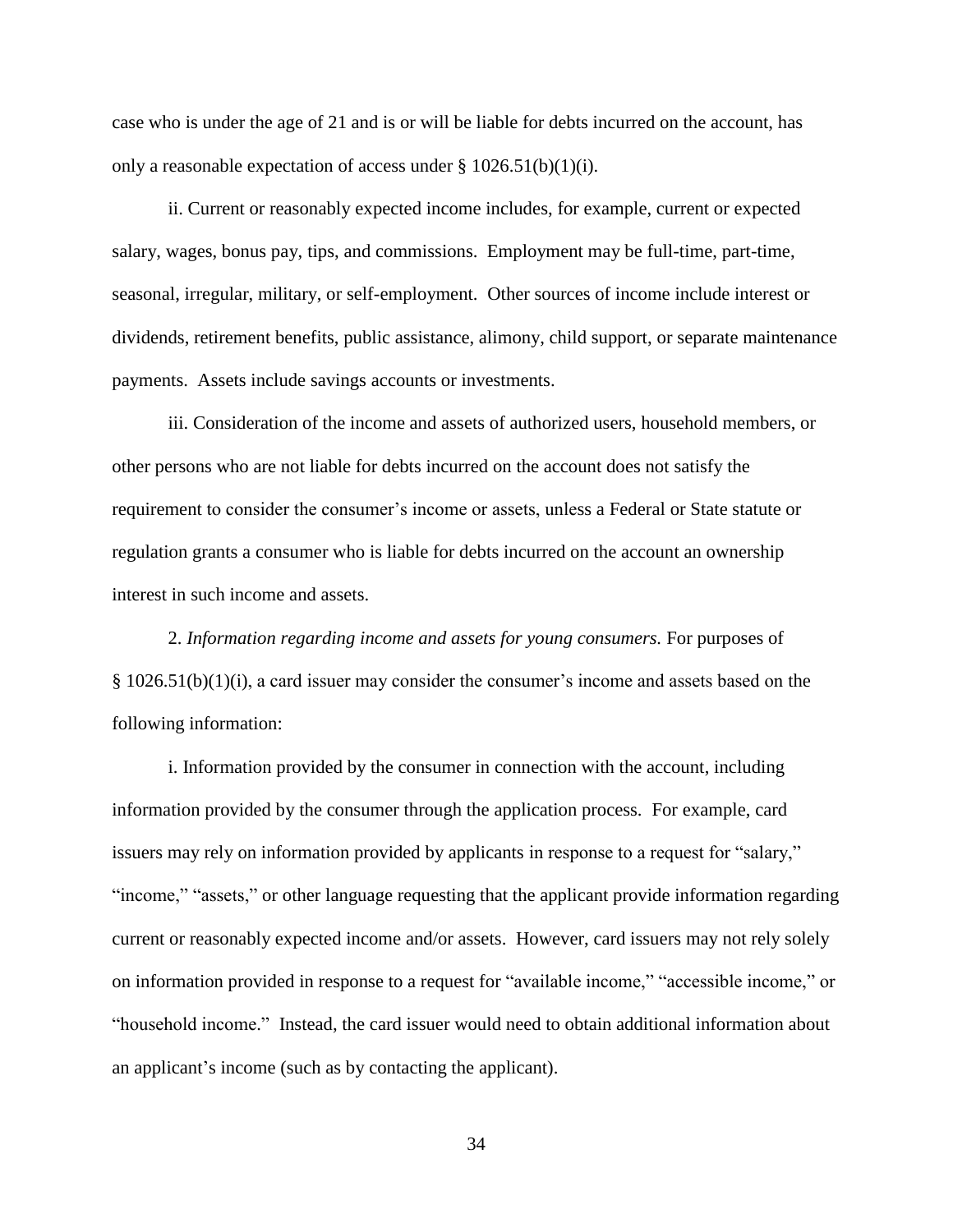ii. Information provided by the consumer in connection with any other financial relationship the card issuer or its affiliates have with the consumer (subject to any applicable information-sharing rules).

iii. Information obtained through third parties (subject to any applicable informationsharing rules).

iv. Information obtained through any empirically derived, demonstrably and statistically sound model that reasonably estimates a consumer's income and/or assets.

3. *Examples of considering income for young consumers.* Assume that an applicant is not employed but shares a household with another individual (the "household member") who is employed. The applicant is under the age of 21 so § 1026.51(b) does apply.

i. If the household member's salary is deposited into a joint account shared with the applicant, a card issuer may consider that salary to be the applicant's income for purposes of  $$1026.51(b)(1)(i).$ 

ii. The household member's salary is deposited into an account to which the applicant does not have access. However, the household member regularly transfers a portion of that salary into an account to which the applicant does have access, which the applicant uses for the payment of household or other expenses. Whether a card issuer may consider the portion of the salary that is deposited into the account to be the applicant's income for purposes of § 1026.51(b)(1)(i) depends on whether a Federal or state Statute or regulation grants the applicant an ownership interest in the account to which the applicant has access.

iii. No portion of the household member's salary is deposited into an account to which the applicant has access. However, the household member regularly uses that salary to pay for the applicant's expenses. A cards issuer may not consider the household member's salary as the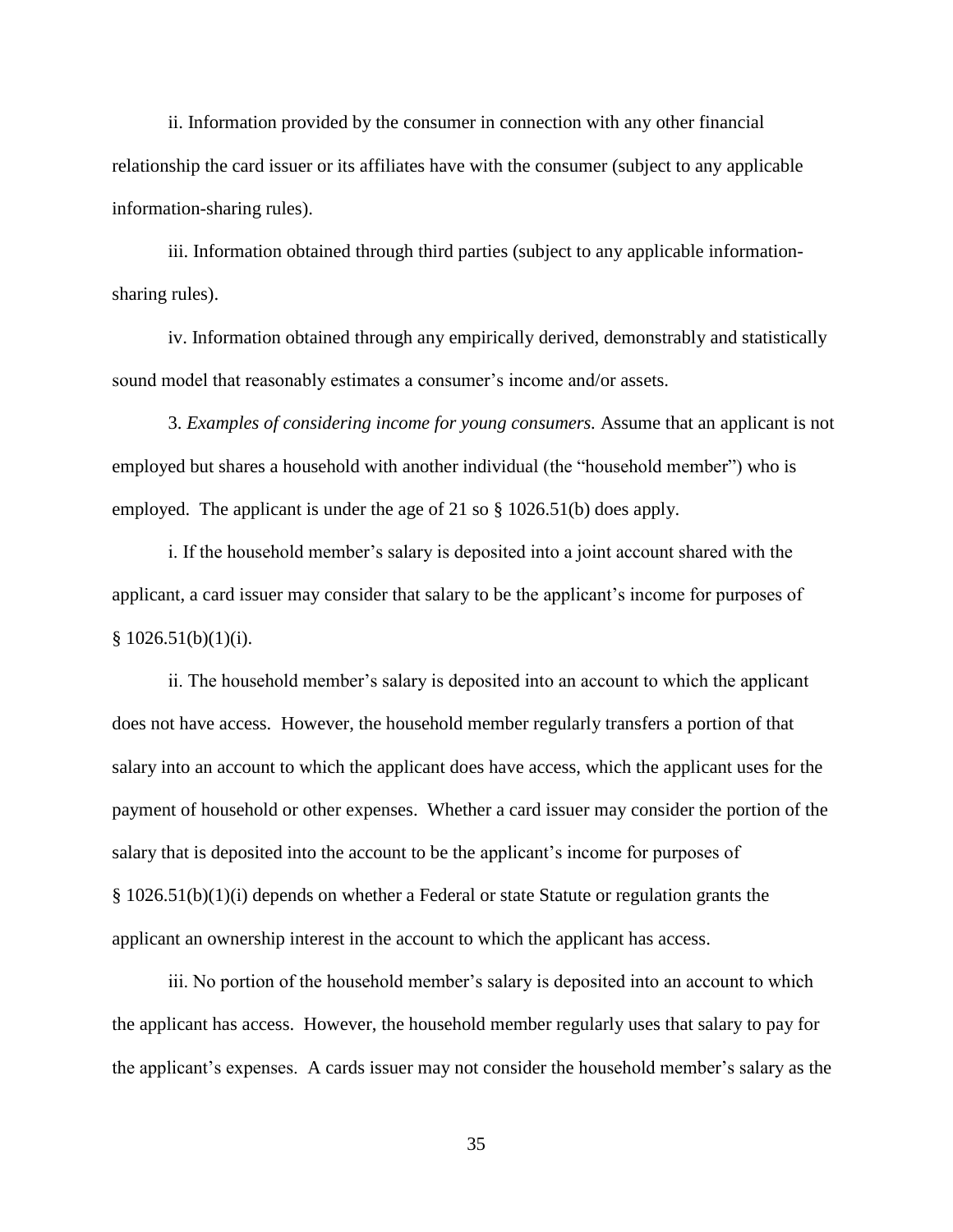applicant's income for purposes of  $\S$  1026.51(b)(1)(i) because the salary is not current or reasonably expected income of the applicant.

iv. No portion of the household member's salary is deposited into an account to which the applicant has access, the household member does not regularly use that salary to pay for the applicant's expenses, and no Federal or State statute or regulation grants the applicant an ownership interest in that salary. The card issuer may not consider the household member's salary to be the applicant's income for purposes of  $\S$  1026.51(b)(1)(i).

# *Paragraph 51(b)(1)(ii).*◄

►1◄**[**2**]**. *Financial information.* Information regarding income and assets that satisfies the requirements of § 1026.51(a) also satisfies the requirements of § 1026.51(b)(1) $\blacktriangleright$ (ii)(B) and card issuers may rely on the guidance in comments  $51(a)(1)$ –4, -5, and -6 for purposes of determining whether a cosigner, guarantor, or joint applicant who is at least 21 years old has the ability to make the required minimum periodic payments in accordance with

§ 1026.51(b)(1)(ii)(B).◄ **[***See* comment 51(a)(1)-4.**]**

\* \* \* \* \*